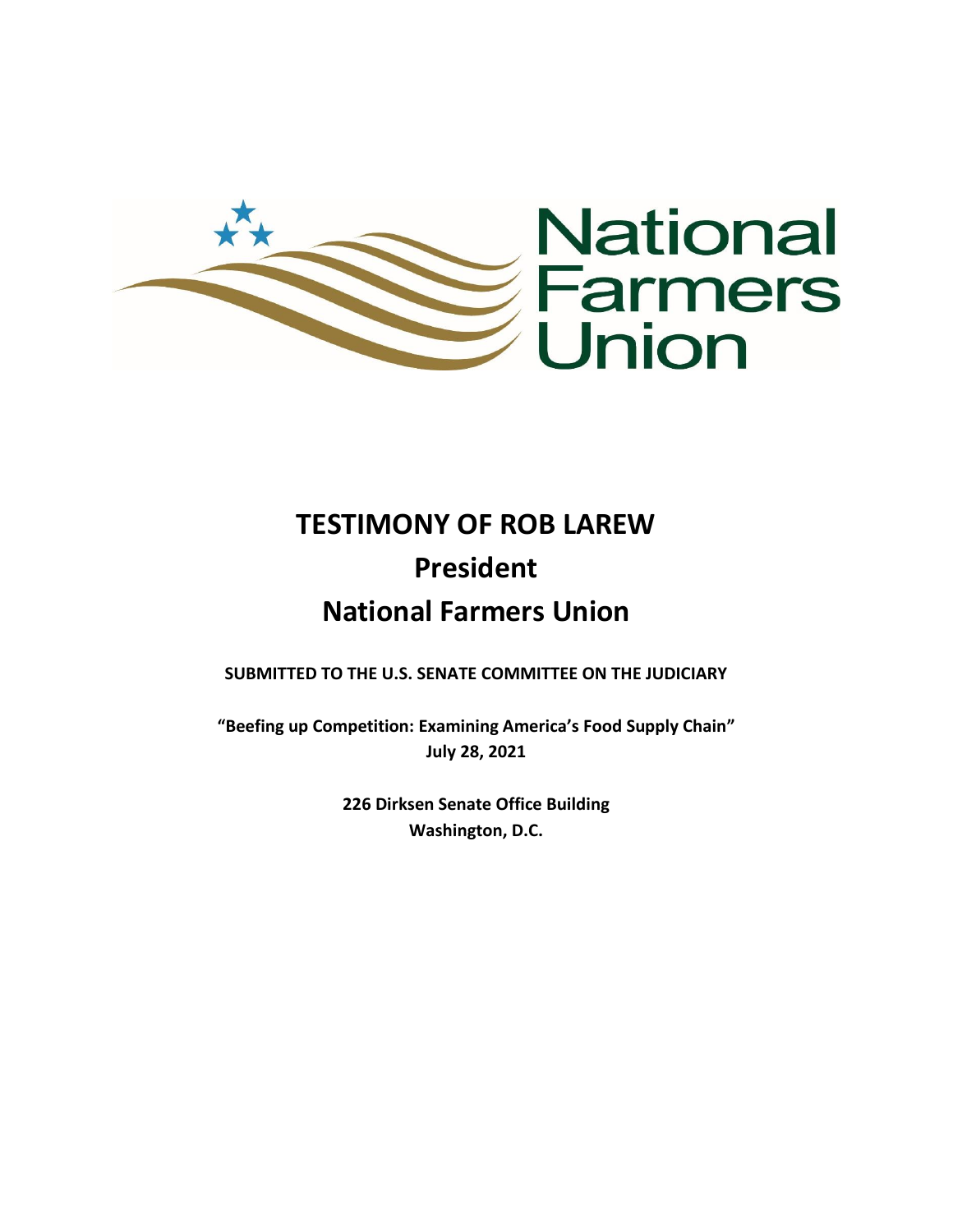Chairman Durbin, Ranking Member Grassley, members of the committee, thank you for the opportunity to testify today.

My name is Rob Larew, and I serve as the president of National Farmers Union, a grassroots organization that advocates on behalf of family farmers and ranchers and rural communities. Founded in 1902, today NFU represents approximately 200,000 farmers across the country whose operations range in size, type, and production method.

NFU's policy book, established annually at our national convention by our members, states that "inadequate market competition is one of the most pressing issues facing producers across the country." Today, most sectors in America's farm and food system are heavily consolidated and dominated by a small handful of multinational corporations. As a direct result, farmers have been deprived choices, innovation, fair prices, and fair treatment.

While farm families have paid a steep price for these structural shifts, there are also broader consequences for national security and the health, safety, and economic wellbeing of all communities.

The COVID-19 pandemic and several other recent events, including the Holcomb, Kansas, meat packing plant fire and the hacking of JBS computer systems, laid bare the fragility underlying our current farm and food system. The inadequate market competition we face today must be addressed to protect our family farms and all the communities that depend on them for food, fiber, and fuel.

To ensure a more resilient food supply for consumers and a competitive marketplace for family farmers and ranchers, there are several steps that must be taken. Across the economy, there must be more scrutiny of buyer power, and regulators must consider the need for robust competition at all links of the supply chain. In the meat and poultry sector, rules must be implemented that reinvigorate the Packers and Stockyards Act (PSA), clearly delineate prohibitions on packers under the PSA, and create needed protections for farmers under contract. Market participants must be provided with reliable information through mandatory price reporting and accurate labeling. Furthermore, federal and state governments should invest in supporting more market competition in marketing and processing to build a more resilient livestock sector and to ensure greater value accrues to local and regional food systems.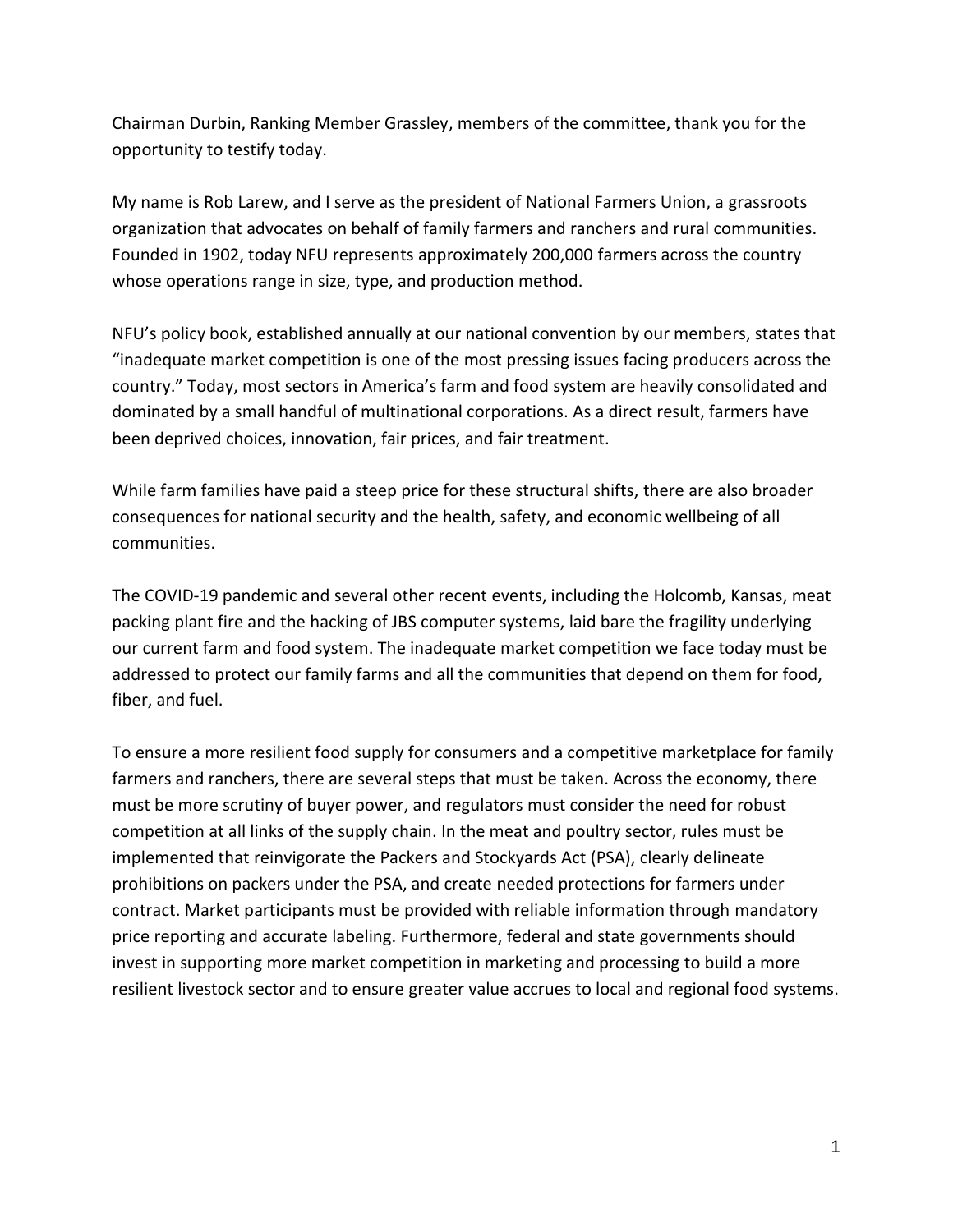#### **The state of competition in America's farm and food supply chain**

Today, a small handful of dominant firms control the market for most farm inputs (such as seed, crop protection, fertilizer, and in equipment manufacturing), processing (including livestock slaughter and processing), food manufacturing, wholesale distribution, food service, and retail grocery. Family farmers and consumers sit on either end of this consolidated supply chain and are comparatively numerous and decentralized. Thus, the small set of large, consolidated firms in the middle of the supply chain wield immense market power, as oligopolists or oligopsonists (and in fewer cases as monopolists or monopsonists), compared to farmers and consumers.

The incentives for firms to merge or acquire rivals are strong, since getting bigger can increase bargaining power relative to customers and suppliers. Firms also gain market power through vertical integration, where they control multiple links in the supply chain to their advantage. Consolidation, both horizontally and vertically, can help firms exclude smaller rivals from accessing markets, increase barriers to enter markets and compete, and create the conditions for large rivals to work together to manipulate markets to their shared advantage.

The trend toward greater consolidation of our farm and food system is striking. The four-firm concentration ratios (CR4), a commonly used metric for illustrating market concentration that specifies the market share for the top four firms in an industry, has risen precipitously among meat packers and poultry processors. Between 1977 and 2018, the CR4 for beef packers slaughtering steers and heifers rose from 25 to 85 percent<sup>1</sup>; for pork, the CR4 rose from 33 percent in 1976 to 70 percent in 2018<sup>2</sup>; for broiler chickens, the CR4 rose from 34 percent in 1986 to 54 percent in 2018.<sup>34</sup> While the magnitude of national-level industry consolidation may be lower for broilers, concentration is often higher in more localized markets.<sup>5</sup>

The trend toward increasing consolidation and declining competition is stark in other sectors as well. As of 2015, the top four firms for corn and soybean seeds controlled 85 percent and 76

<sup>&</sup>lt;sup>1</sup> Cai, X., K. W. Stiegert, and S. R. Koontz, "Oligopsony Fed Cattle Pricing: Did Mandatory Price Reporting Increase Meatpacker Market Power?" Proceedings of the NCCC-134 Conference on Applied Commodity Price Analysis, Forecasting and Market Risk Management. St. Louis, MO.

https://legacy.farmdoc.illinois.edu/nccc134/conf\_2011/pdf/confp24-11.pdf

<sup>2</sup> Clement E. Ward, "Economics of Competition in the U.S. Livestock Industry," January 2010.

https://www.justice.gov/sites/default/files/atr/legacy/2011/09/09/AGW-15639-a.pdf

<sup>3</sup> Joel Greene, "USDA's 'GIPSA Rule' on Livestock and Poultry Marketing Practices." (Washington: Congressional Research Service, 2016),

https://www.everycrsreport.com/files/20160107\_R41673\_e1d67b445c928f46a6b23a04c38d116fdb819c93.pdf <sup>4</sup> USDA, Agricultural Marketing Service (AMS), Packers and Stockyards Division, "Annual Report 2019." https://www.ams.usda.gov/sites/default/files/media/PSDAnnualReport2019.pdf

<sup>&</sup>lt;sup>5</sup> James M. MacDonald, "Technology, Organization, and Financial Performance in U.S. Broiler Production" (U.S. Department of Agriculture Economic Research Service, 2014),

https://www.ers.usda.gov/webdocs/publications/43869/48159\_eib126.pdf?v=0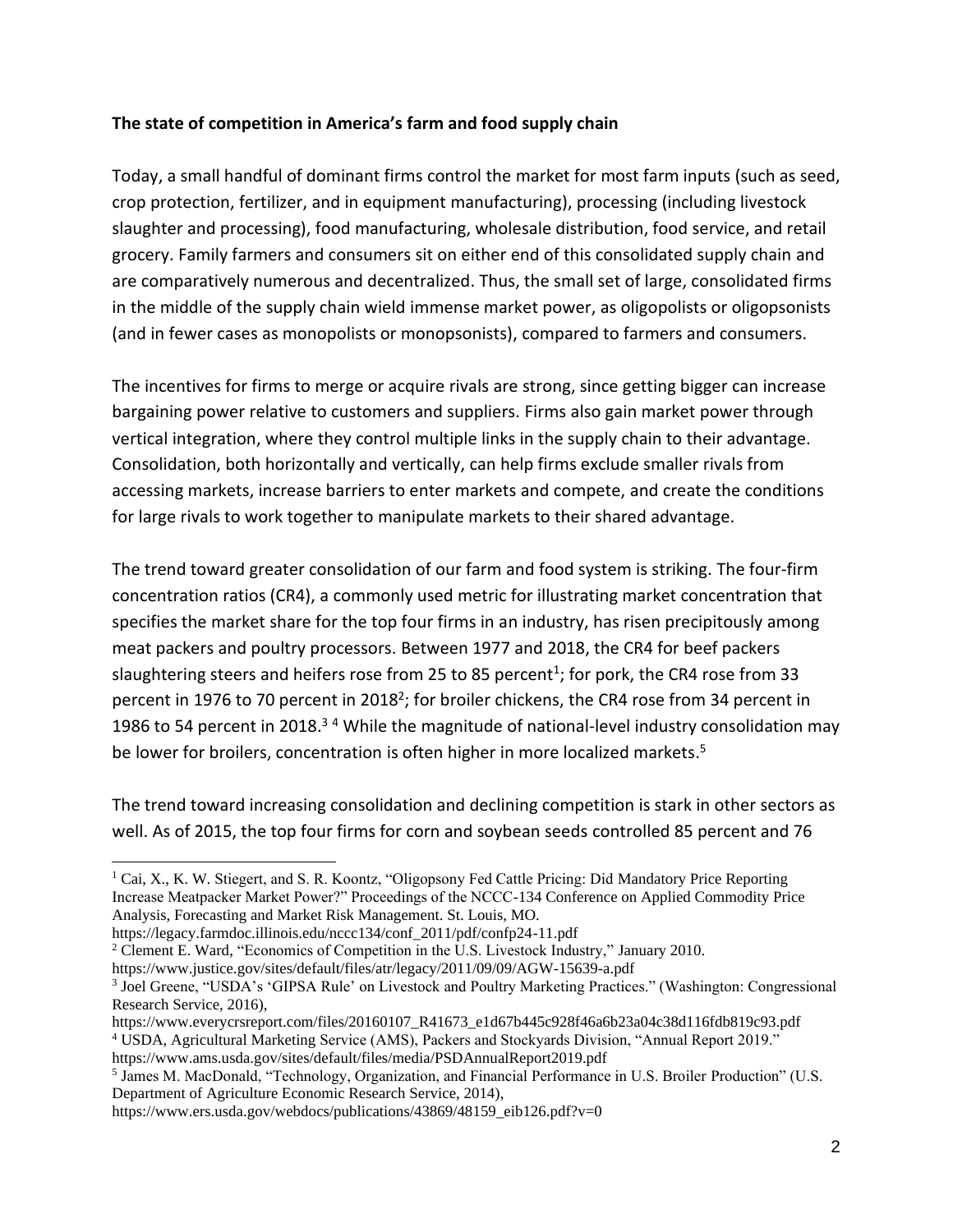percent of the market, respectively; this compares to 59 percent for corn seed in 1975, and 42 percent for soybean seed in 1988.<sup>67</sup> Four firms account for approximately 84 percent of the global herbicide and pesticide market, $8$  and just two companies manufacture about half of the tractors and other essential farm machinery used by farmers.<sup>9</sup> Market share in retail grocery is also heavily consolidated, with the top four retailers controlling approximately 65 percent of sales in 2018.<sup>10</sup> As corporate consolidation of our food system has marched steadily forward, farmers have watched their choices and their market power dwindle.



# **CR4 By Industry**



The rise in consolidation and decline in competition we see today in America's food supply chain has several explanations. In part, the issue has been the result of a shift in thinking regarding the interpretation of our existing antitrust laws.<sup>11</sup> This, in turn, has led to anemic merger enforcement across the supply chain. As companies have gotten larger and competition

<sup>6</sup> Jorge Fernandez-Cornejo, "The Seed Industry in U.S. Agriculture: An exploration of data and information on crop seed markets, regulation, industry structure, and research and development," *USDA Economic Research Service*, https://www.ers.usda.gov/webdocs/publications/42517/13616\_aib786\_1\_.pdf?v=3857.1

<sup>7</sup> James MacDonald, "Mergers and Competition in Seed and Agricultural Chemical Markets," *USDA Economic Research Service*, 2017, https://www.ers.usda.gov/amber-waves/2017/april/mergers-and-competition-in-seed-andagricultural-chemical-markets/

<sup>8</sup> Claire Kelloway and Sarah Miller, "Food and Power: Addressing Monopolization in America's Food System," *Open Markets Institute*, May 13, 2019. https://www.openmarketsinstitute.org/publications/food-power-addressingmonopolization-americas-food-system

<sup>&</sup>lt;sup>9</sup> Ibid.

<sup>&</sup>lt;sup>10</sup> CBRE, "2019 U.S. Food In Demand Series: Grocery," May 2019.

<sup>11</sup> Tim Wu, *The Curse of Bigness: Antitrust in the New Gilded Age*, 2018.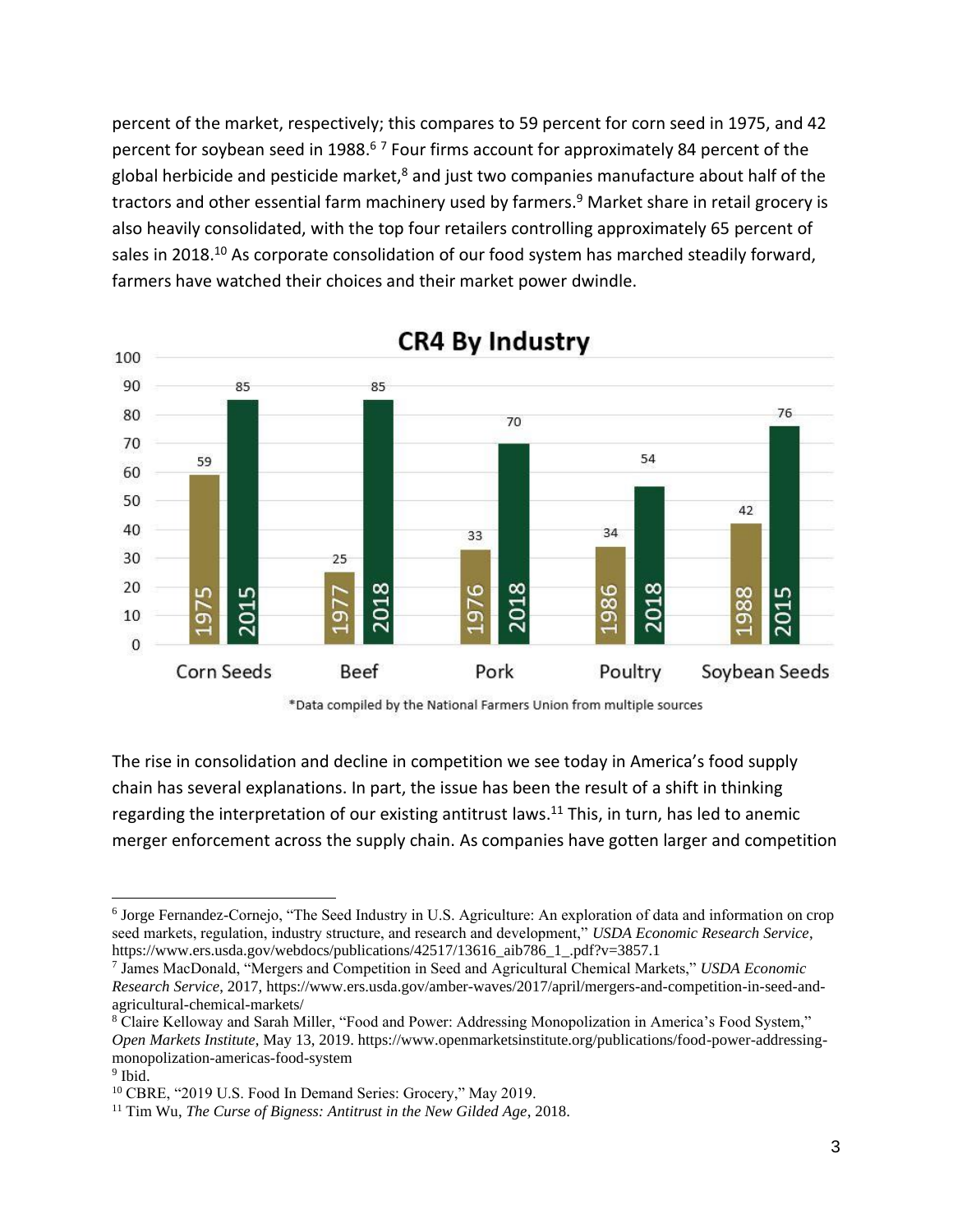has declined, anticompetitive conduct by dominant firms has received insufficient scrutiny.<sup>12</sup> Additionally, with respect to livestock and poultry, the Packers and Stockyards Act (PSA) has seen significant failures in enforcement.<sup>13</sup> And despite direction from Congress in the 2008 Farm Bill to develop new rules to clarify the PSA, the more robust rules that were promulgated – the "Farmer Fair Practices" rules – were either not finalized or shelved,<sup>14</sup> and a subsequent rule that was finalized provides no meaningful protections for farmers.<sup>15</sup>

#### **Examining competition in the livestock and poultry sectors**

While there are some important differences between the structure of the industries that produce cattle, hogs, and poultry, farmers and ranchers raising these livestock all face a shared challenge: slaughter and processing sectors that are more concentrated today than they were several decades ago. These industries are also more vertically integrated, eroding farmers' control over their livelihoods. Furthermore, farmers and ranchers face thinning or nonexistent cash markets, which can hamper price discovery and suppress prices.

#### *Competition problems facing cattle producers*

Corporate consolidation in the beef packing industry was a severe problem in the early 1900s, which precipitated antitrust enforcement that resulted in more competitive markets in beef slaughter and processing. But in the mid-1970s, the trend shifted back toward greater concentration with the consummation of a slate of mergers and acquisitions. Whereas the top four beef packing firms accounted for about 25 percent of the market for steer and heifer slaughter in the 1970s, by 1990, the top four firms controlled approximately 70 percent of the market. During this same period, the number of cattle feeding operations in the top 13 cattle feeding states declined approximately 40 percent, despite a relatively stable number of fed cattle marketed during this period.<sup>16</sup>

<sup>&</sup>lt;sup>12</sup> Diana L. Moss and Laura Alexander, "When COVID-19 is the Symptom and Not the Disease: Consolidation, Competition, and Breakdowns in Food Supply Chains," *American Antitrust Institute*, May 7, 2020.

<sup>&</sup>lt;sup>13</sup> United States Government Accountability Office (GAO), Testimony before the Committee on Agriculture, Nutrition, and Forestry, United States Senate, "Packers and Stockyards Programs: Continuing Problems with GIPSA Investigations of Competitive Practices," March 9, 2006. https://www.gao.gov/assets/gao-06-532t.pdf <sup>14</sup> National Farmers Union, "NFU Deeply Disappointed by USDA Decision to Terminate Farmer Fair Practices Rules," October 17, 2017. https://nfu.org/2017/10/17/nfu-deeply-disappointed-by-usda-decision-to-terminatefarmer-fair-practices-rules-2/

<sup>15</sup> National Farmers Union, "Rule Fails to Protect Farmers from Discriminatory Practices, According to Farmers Union," December 10, 2020. https://nfu.org/2020/12/10/rule-fails-to-protect-farmers-from-discriminatory-practicesaccording-to-farmers-union/

<sup>&</sup>lt;sup>16</sup> United States General Accounting Office, "Beef Industry: Packer Market Concentration and Cattle Prices," December 1990, GAO/RCED-91-29. https://www.gao.gov/assets/rced-91-28.pdf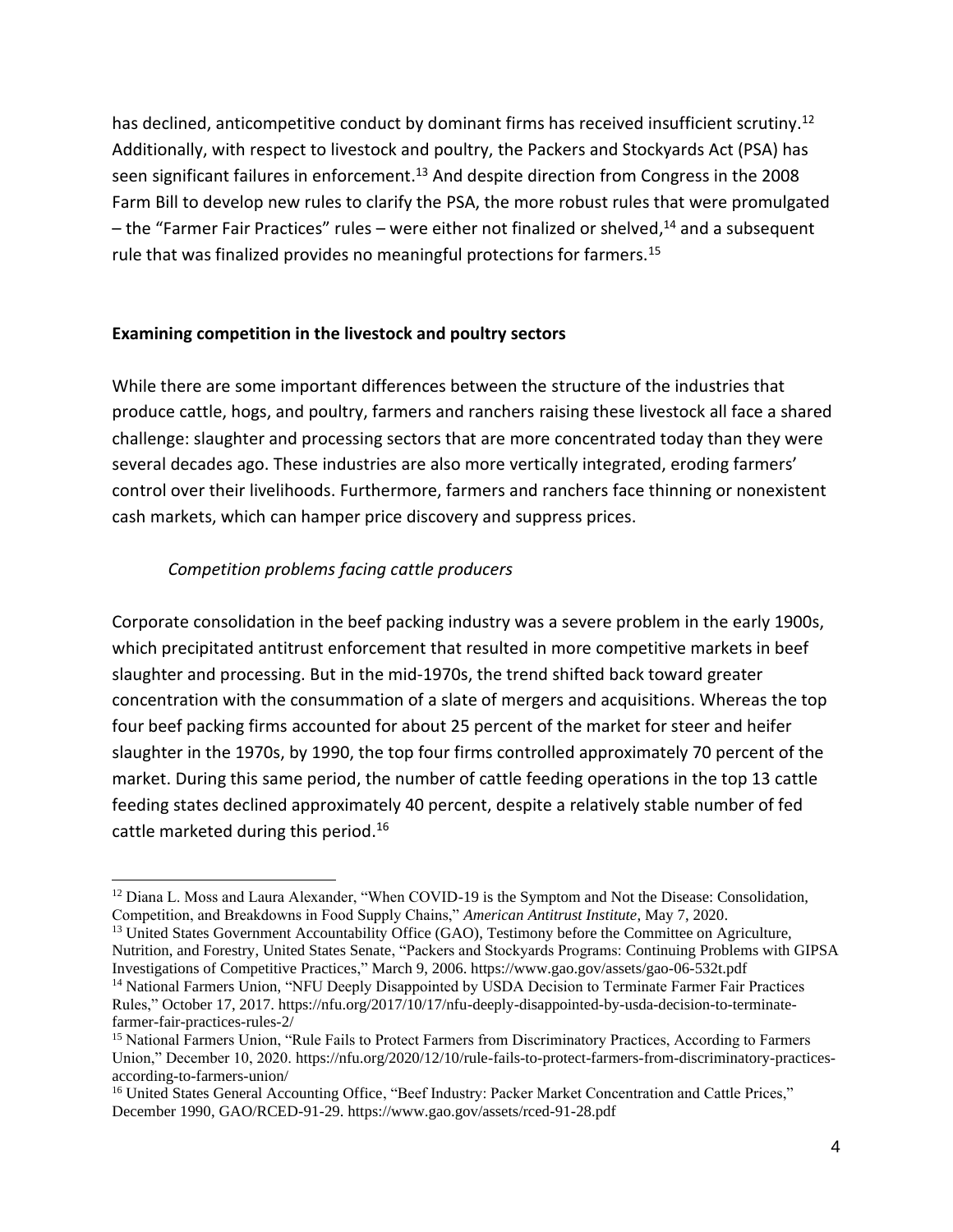Today, just four companies control most of the beef slaughter and processing. While vertical integration in beef has not been as pervasive as in the hog and broiler chicken industries, the large beef packers have incorporated more processing activities into their own operations. There has also been a shift toward greater alternative marketing arrangements and a thinning cash or spot market, that give packers greater control over the cattle supply. AMAs in the form of formula pricing averaged nearly 65 percent of total fed cattle procurement, compared to about 45 percent a decade earlier. By comparison, the negotiated grid and cash market for fed cattle declined to an average of about 24 percent nationally in 2019, compared to over 45 percent in 2009.<sup>17</sup>

Heavy corporate consolidation in beef packing, and the shift toward fewer, very large plants, makes the industry more vulnerable to shocks. This puts producers at greater risk of experiencing lower prices and consumers are more likely to see high prices at retail. In the weeks and months following the fire that shut down the Tyson beef packing plant in Holcomb, Kansas, in August 2019, and following disruptions caused by the COVID-19 pandemic in 2020, the spread between the Choice boxed beef cutout values and fed cattle prices reached record levels.<sup>18</sup> This means that packers were purchasing cattle at relatively low prices and selling them for relatively high prices. Additionally, in July 2020, the price received for steers and heifers dropped to a recent historic monthly low, below \$100 per cwt, which had not happened at any other time over the period from 2012 to the present.<sup>19</sup>

While many variables influence the prices for farm products and the retail cost of food, the large price swings caused by recent disruptions are in large part a function of disrupted supply chains. The vulnerability of these supply chains to shocks is a feature of the extreme concentration in the middle of the supply chain between farmers and consumers. The rapid consolidation of packing and processing, driven by mergers and acquisitions by the Big Four, made the supply chain prone to breakdowns and bottlenecks. This, in turn, put more pressure on farmers and ranchers, who often operate on razon-thin margins. Significant price declines and volatile markets can threaten their livelihoods.

Ultimately, this confluence of factors – fewer meatpackers, vertical integration, a thinning cash market, which would typically assist with price discovery, and a hyper-concentrated supply

<sup>17</sup> USDA, Agricultural Marketing Service (AMS), Packers and Stockyards Division, "Annual Report 2019." https://www.ams.usda.gov/sites/default/files/media/PSDAnnualReport2019.pdf

<sup>&</sup>lt;sup>18</sup> USDA Agricultural Marketing Service (AMS), "Boxed beef and fed cattle price spread investigation report," July 22, 2020. https://www.ams.usda.gov/sites/default/files/media/CattleandBeefPriceMarginReport.pdf

<sup>&</sup>lt;sup>19</sup> USDA, NASS, "Prices Received: Cattle Prices Received by Month, US," June 30, 2021.

https://www.nass.usda.gov/Charts\_and\_Maps/Agricultural\_Prices/priceca.php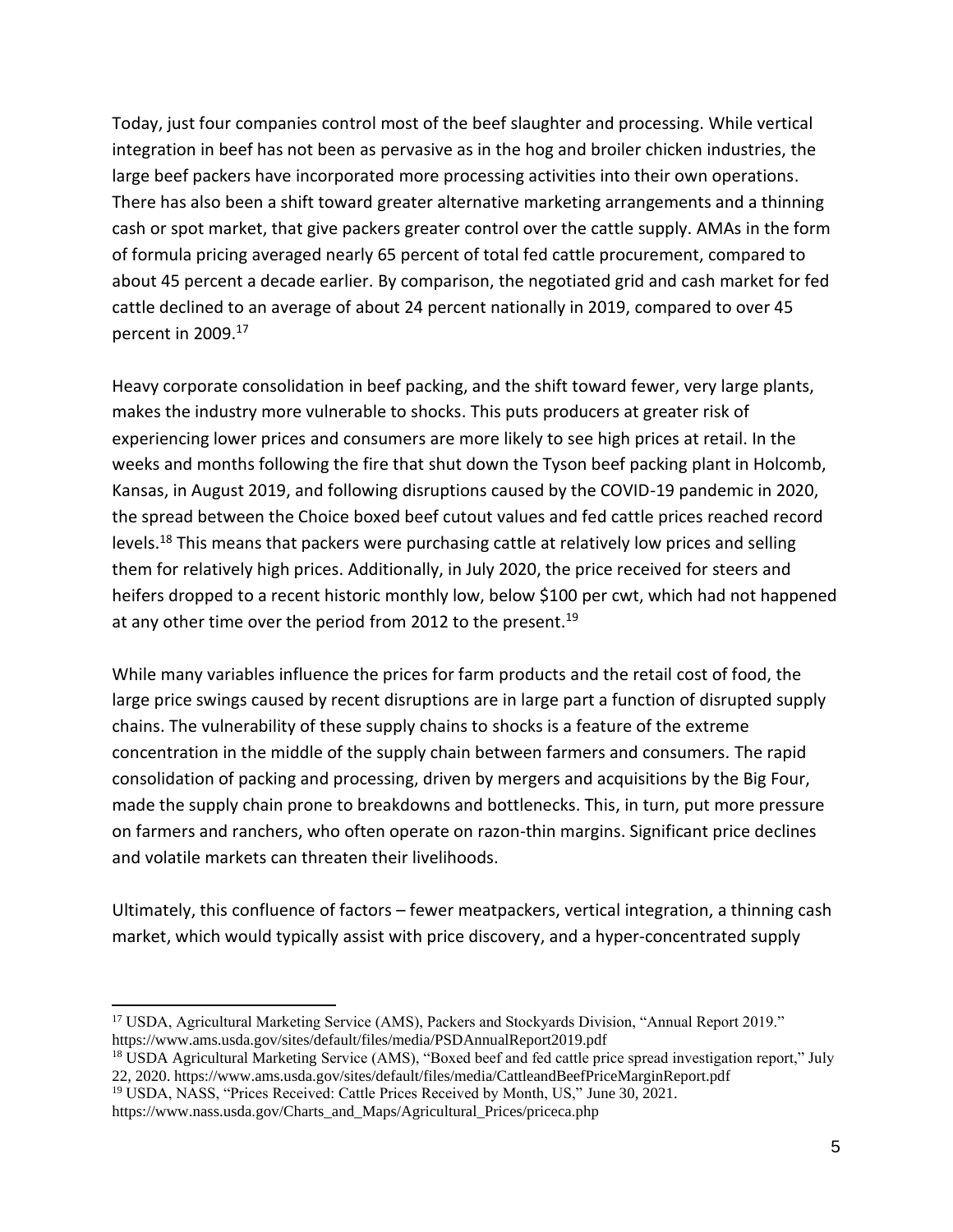chain vulnerable to shocks – leaves producers at a significant disadvantage relative to the packers.

#### *Competition problems facing pork and broiler (chicken) producers*

The term "chickenization" is used to refer to increasing vertical integration and the trend for companies to maintain near total control over all stages of their supply chain. While these structural shifts initially occurred in broiler chicken production and are most extensive in that industry, the challenges facing hog farmers and contract poultry growers have many similarities. Hog and poultry growers alike have faced large increases in processor buyer power due to increasing industry concentration, the vertical integration of supply chains, and the dominance of production contracts. Hogs produced under contract effectively doubled from 34 percent in 1996/1997 to 63 percent in 2017.<sup>20</sup> The remainder were raised by packer-owned and operated feedlots.<sup>21</sup> Contracting is even more prevalent in broiler chickens, where by 2011, 97 percent of broiler chickens were raised on contract operations.<sup>22</sup> Both of these sectors also feature thinning or nonexistent cash markets, which may hamper price discovery. By 2014, negotiated cash markets for hogs had effectively vanished,<sup>23</sup> and there is practically no cash market for poultry.

The problems with production contracts are best known and documented in broiler chicken production. For broilers grown under production contracts, integrators control the inputs provided to the grower, including live chicks, feed, and medication, and dictate transportation and processing. Specifications for grow houses and equipment are set in contracts, and integrators typically retain the right to require updates to these facilities. The grower typically provides housing, equipment, labor, and fuel – at their own risk – to grow out the birds. The payment received by poultry growers for their birds is typically determined by a tournament, or grower ranking system, even though growers have no control over the inputs and conditions that determine the quality of the birds they grow.<sup>24</sup>

<sup>20</sup> "America's Diverse Family Farms: 2018 Edition," *USDA, Economic Research service*, EIB 203, December 2018, https://www.ers.usda.gov/webdocs/publications/90985/eib-203.pdf?v=9520.4

<sup>21</sup> Zoe Willingham and Andy Green, "A Fair Deal for Farmers: Raising Earnings and Rebalancing Power in Rural America," May 7, 2019, https://www.americanprogress.org/issues/economy/reports/2019/05/07/469385/fair-dealfarmers/

<sup>22</sup> James M. MacDonald, "Technology, Organization, and Financial Performance in U.S. Broiler Production" (U.S. Department of Agriculture Economic Research Service, 2014),

https://www.ers.usda.gov/webdocs/publications/43869/48159\_eib126.pdf?v=0

<sup>&</sup>lt;sup>23</sup> Mathews, Brorsen, Hahn, Arnade, and Dohlman, "Mandatory Price Reporting, Market Efficiency, and Price Discovery in Livestock Markets," *USDA, Economic Research Service (ERS)*, LPDM-254-01, September 2015.

<sup>&</sup>lt;sup>24</sup> C. Robert Taylor and David A. Domina, "Restoring Economic Health to Contract Poultry Production," May 13, 2010 – prepared for the joint DOJ and USDA Public Workshop on Competition Issues in the Poultry Industry, May 21, 2010, Normal, AL.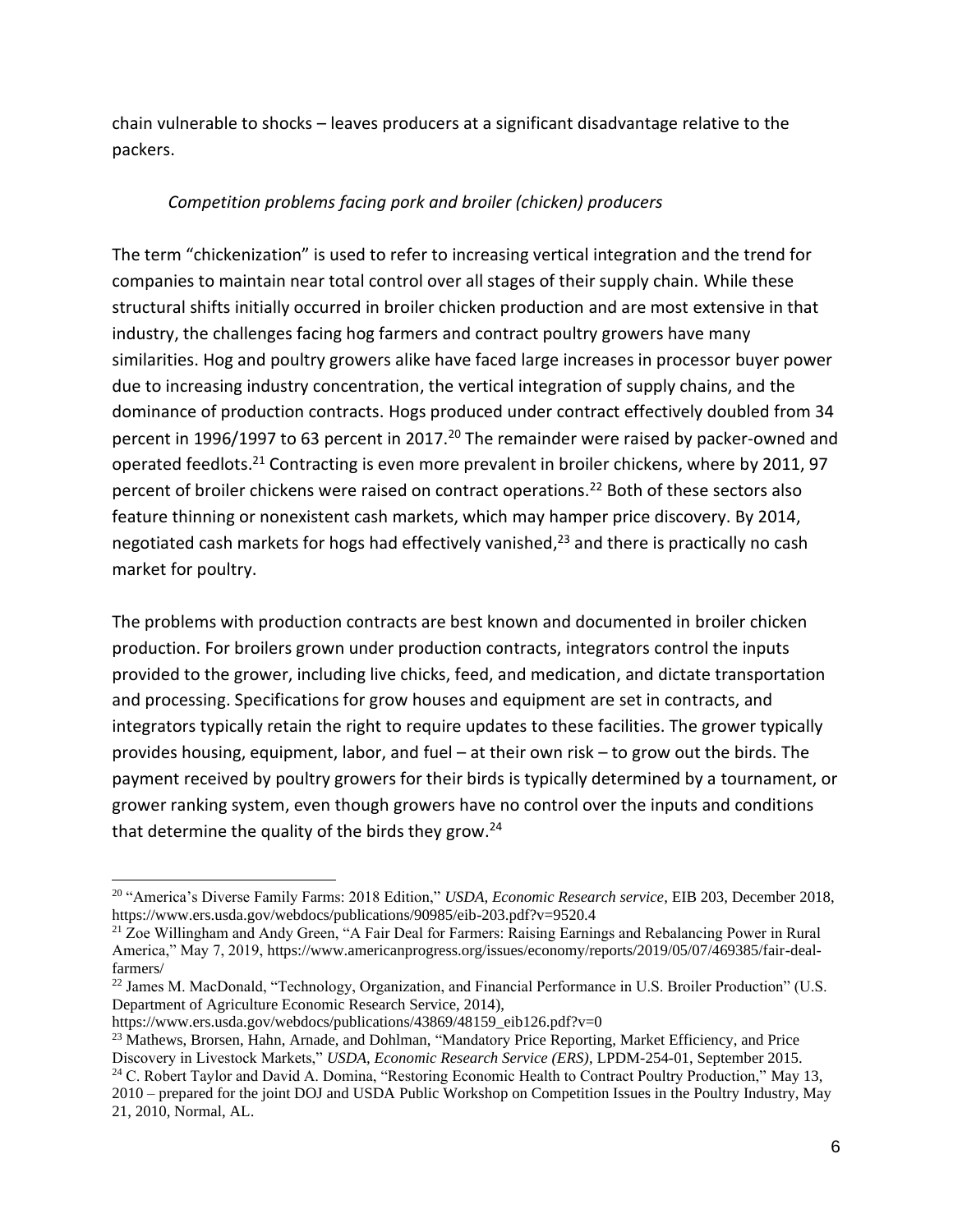Even though the broiler industry does not appear as consolidated at the national level as some other livestock markets, lack of competition is evident at more localized levels. More than half of all poultry farmers report having only one or two poultry integrators in their area with whom they can contract their services. In 2011, 21.7 percent of growers reported only having one integrator in their area. Research by USDA using 2006 ARMS broiler survey data indicated that integrators in highly concentrated local markets exercise local monopsony power, driving down pay for contract poultry growers. Markets with only one integrator experienced receiving pay about 8 percent lower, on average, compared to growers in markets with four or more integrators.<sup>25</sup> There is documented evidence of monopsony power in hog processing as well, which results in diminished pay for producers,  $26$  and might even have resulted in the demise of relatively large firms.<sup>27</sup>

#### *Price-fixing in the livestock and poultry industries*

Concentrated market structures also increase opportunities for market manipulation and coordinated behavior. There has been a spate of price fixing litigation brought against major livestock industry companies since 2016, with multiple indictments and guilty pleas. Allegations have touched all three major meat sectors – beef cattle, pork, and broiler chickens.

Accusations of collusion began to shadow the broiler chicken industry in late 2016 with the filing of the Maplevale lawsuit.<sup>28</sup> The suit alleged that large poultry companies coordinated prices between 2008 and 2016, resulting in a 50 percent price increase for broiler chickens, despite a roughly 20 to 23 percent decrease in input costs over the same period.<sup>29</sup> There have been several follow-on suits from other companies that purchase poultry making the same allegations.

The Department of Justice (DOJ) later intervened in the Maplevale case, and in June 2020 the first indictments of chicken-industry executives related to the case were announced. <sup>30</sup> In

<sup>&</sup>lt;sup>25</sup> https://www.ers.usda.gov/webdocs/publications/43869/48159\_eib126.pdf?v=

<sup>&</sup>lt;sup>26</sup> Zoe Willingham and Andy Green, "A Fair Deal for Farmers: Raising Earnings and Rebalancing Power in Rural America," May 7, 2019, https://www.americanprogress.org/issues/economy/reports/2019/05/07/469385/fair-dealfarmers/

<sup>&</sup>lt;sup>27</sup> Sarah Mock, "How does one of the world's biggest pork firms go bust during a boom?" October 27, 2020. https://www.theguardian.com/environment/2020/oct/27/how-does-one-of-the-worlds-biggest-pork-firms-go-bustduring-a-boom

<sup>&</sup>lt;sup>28</sup> Maplevale Farms, Inc. vs. defendants; case: 1:16-cv-08637, United States District Court for the Northern District of Illinois, https://www.locklaw.com/wp-content/uploads/assets/090216-complaint-maplevale-farms.pdf

<sup>29</sup> Leah Douglas, "Justice Dept. intervenes in major poultry price-fixing case," *FERN*, June 24, 2019.

<sup>30</sup> Brent Kendall and Jacob Bunge, "Chicken Industry Executives, Including Pilgrim's Pride CEO, Indicted on Price-Fixing Charges," *Wall Street Journal*, June 3, 2020. https://www.wsj.com/articles/chicken-industry-executivesincluding-pilgrim-s-pride-ceo-indicted-for-price-fixing-11591202113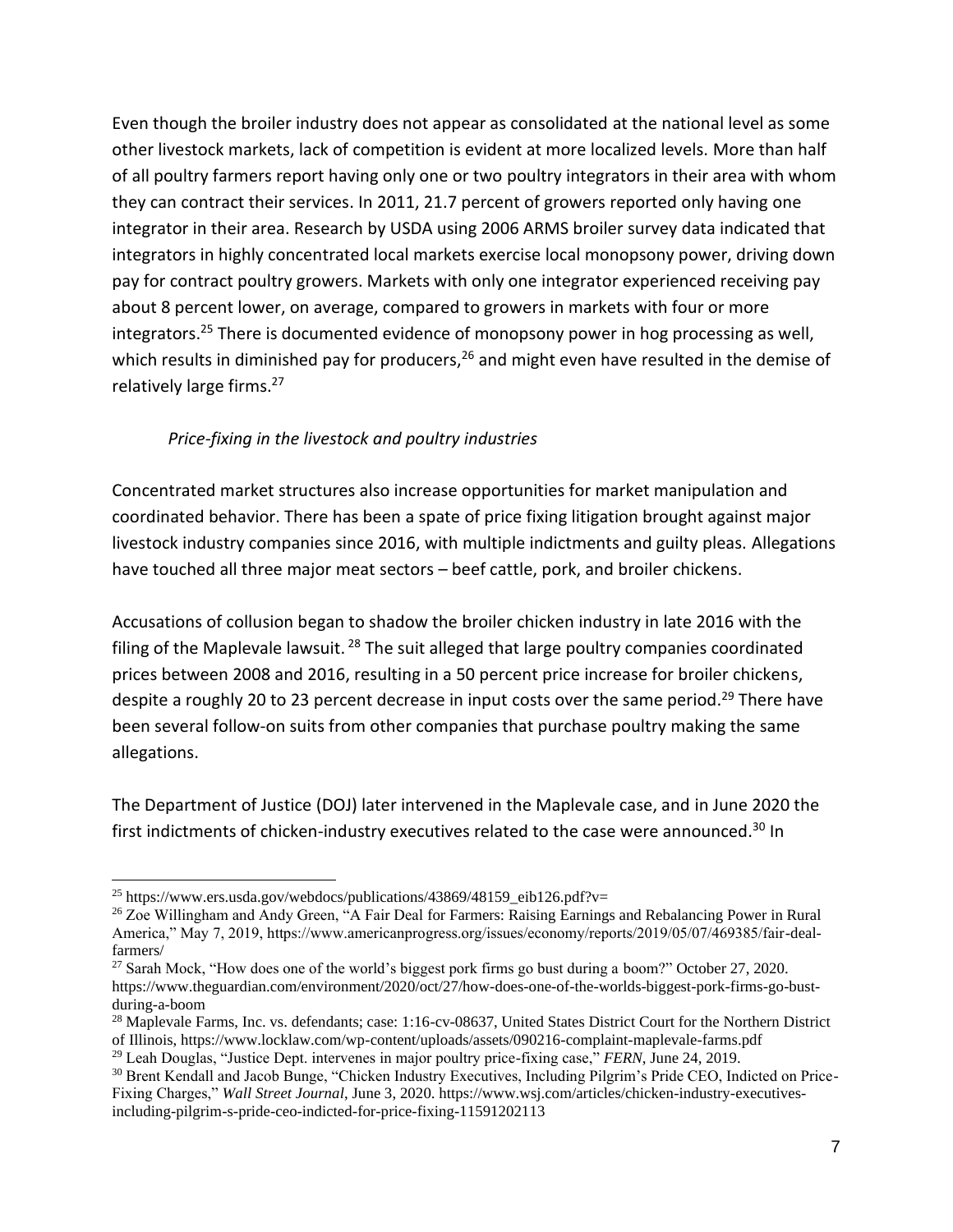October 2020, Pilgrim's Pride, which is majority owned by JBS, plead guilty to one count of conspiracy in restraint of competition, and agreed to pay a fine of \$110.5 million.<sup>31</sup> Additional settlements by chicken companies about price-fixing claims followed,<sup>32</sup> and an indictment, of Claxton Poultry Farms, followed in May 2021.<sup>33</sup>

Multiple lawsuits were also brought against beef packers<sup>34</sup> and the pork industry<sup>35</sup> in August 2019. In the case of pork, multiple settlements were subsequently announced, including \$24.5 million from JBS in December 2020, another \$20 million in March 2021, and \$12.75 million in April 2021. It was announced in June 2021 that Smithfield Foods would pay \$83 million to settle its case.<sup>36</sup>

These instances of market manipulation are a symptom of concentrated markets. While the pursuit of these cases by federal regulators is a welcome development, the need for these actions is a product of under-enforcement of existing antitrust laws.

#### **The COVID-19 pandemic and disruptions to supply chains**

Livestock slaughter and processing is heavily consolidated. Today, there are approximately 835 federally inspected slaughter facilities and 1,938 other slaughter facilities in the United States.<sup>37</sup> In 1968, there were nearly 10,000 total slaughtering establishments across the country.<sup>38</sup> As the number of plants decreased, many remaining plants have become bigger; for example, just 50

<sup>&</sup>lt;sup>31</sup> Pilgrim's Pride Corporation, Quarterly Report Pursuant to section 13 or 15(d) of the Securities Exchange Act of 1934, for the period ended September 27, 2020. https://ir.pilgrims.com/static-files/4f802b29-38d5-4474-8581- 6a12d0b545b1?source=email

 $32$  Lillianna Byington, "Pilgrim's Pride pleads guilty to price fixing with DOJ and agrees to pay \$108M fine," *FoodDive*, January 11, 2021, updated February 24, 2021. https://www.fooddive.com/news/pilgrims-pride-to-pay-75m-price-fixing-settlement-to-chicken-buyers/593154/

<sup>&</sup>lt;sup>33</sup> Department of Justice, "Broiler chicken producer indicted for price fixing and big rigging," May 20, 2021. https://www.justice.gov/opa/pr/broiler-chicken-producer-indicted-price-fixing-and-bid-rigging

<sup>34</sup> Leah Douglas, "Multiple lawsuits allege price-fixing by big beef companies," *FERN*, October 28, 2019. https://thefern.org/ag\_insider/multiple-lawsuits-allege-price-fixing-by-big-beef-companies/

<sup>35</sup> Leah Douglas, "More antitrust lawsuits hit the meat industry. This time, it's pork," *FERN*, November 7, 2019. https://thefern.org/ag\_insider/more-antitrust-lawsuits-hit-the-meat-industry-this-time-its-pork/

<sup>36</sup> Jessi Devenyns, "Smithfield Foods will pay \$83M to settle pork price-fixing claims," *FoodDive*, Nov 6, 2020, updated June 30, 2021. https://www.fooddive.com/news/jbs-settles-a-portion-of-pork-price-fixing-lawsuit/588514/

<sup>37</sup> "Livestock Slaughter: 2019 Summary," *USDA National Agricultural Statistics Service (NASS),* April 2020, https://downloads.usda.library.cornell.edu/usda-esmis/files/r207tp32d/34850245n/5712mr72x/lsan0420.pdf.

<sup>38</sup> "Livestock Slaughter: 1969," *USDA Statistical Reporting Service*, April 1970. https://downloads.usda.library.cornell.edu/usda-esmis/files/r207tp32d/ht24wp48q/9k41zj37t/LiveSlauSu-04-00- 1970.pdf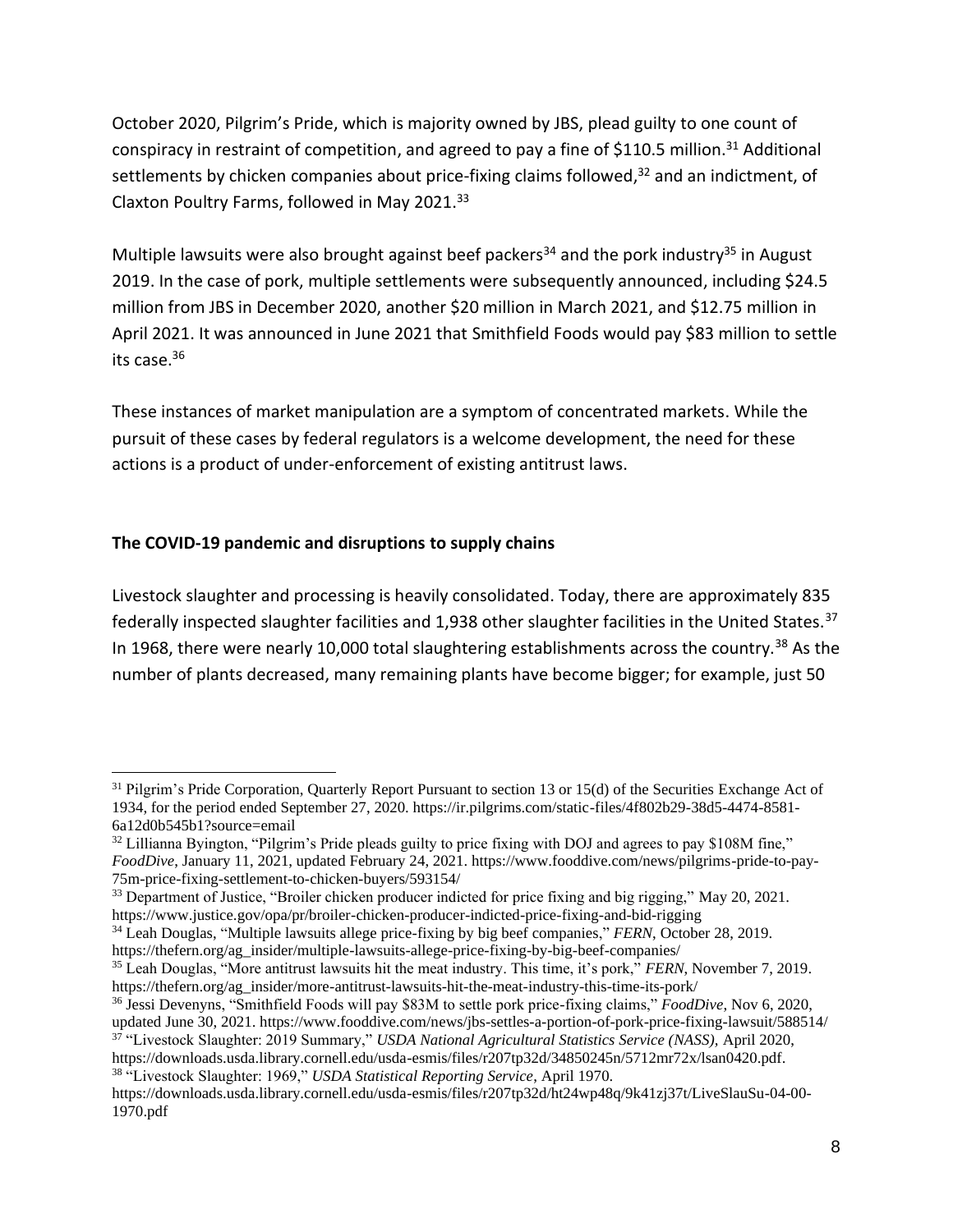plants slaughter and process 98 percent of all cattle in the United States.<sup>39</sup> While these larger plants may create certain efficiencies, they also create serious supply chain vulnerabilities.

During the COVID-19 pandemic, extreme concentration in agricultural supply chains was most evident in the disruption in the meat and poultry industries, where the closures or slowdowns at several massive meatpacking plants resulted in lost markets for farmers, constrained supplies, and higher prices for consumers. As of June 16, 2021, nearly 60,000 meatpacking plant workers at 574 meatpacking plants tested positive for COVID-19.<sup>40</sup> Many of these cases were part of outbreaks that led to temporary closures, greatly reducing processing capacity. At the peak of closures, beef and pork facilities were operating at 25 percent<sup>41</sup> and 40 percent<sup>42</sup> below average, respectively. This bottleneck stranded farmers with animals that were market-ready but had nowhere to go, leading to euthanized animals and depressed prices.

A telling example of the potential consequences of supply chain vulnerabilities, even before the COVID-19 pandemic, was the fire that shut down operations at Tyson Foods' Holcomb, Kansas, beef processing plant for months. The plant at the time ranked as one of the eight largest plants in the United States in terms of daily harvest capacity; the fire eliminated approximately 30,000 head per week of capacity. While the company was ultimately able to shift some production to other plants, the event precipitated market reactions that lowered prices paid to ranchers, and increased prices for consumers, for several months.<sup>43 44</sup>

A more recent demonstration of supply chain vulnerabilities was the cyberattack in late May and early June of 2021 that shuttered plants operated by the world's largest meat processor. JBS, which controls approximately one fifth of U.S. cattle slaughter, was hacked by a Russianbased ransomware group, forcing all nine of its beef plants in the U.S. offline.<sup>45</sup> JBS's poultry

<sup>43</sup> "The smoldering impact of Tyson's Holcomb fire," *Meat+Poultry*, October 14, 2019.

<sup>39</sup> Michael Corkery and David Yaffe-Bellany, "The Food Chain's Weakest Link: Slaughterhouses," *The New York Times*, April 18, 2020, https://www.nytimes.com/2020/04/18/business/coronavirus-meat-slaughterhouses.html. <sup>40</sup> Leah Douglas, "Mapping COVID-19 outbreaks in the food system," *Food and Environment Reporting Network*, April 22, 2020, accessed June 16, 2021, https://thefern.org/2020/04/mapping-covid-19-in-meat-and-foodprocessing-plants/

<sup>41</sup> Laura Reiley, "Meat processing plants are closing due to COVID-19 outbreaks. Beef shortfalls may follow." *The Washington Post*, April 16, 2020, https://www.washingtonpost.com/business/2020/04/16/meat-processing-plantsare-closing-due-covid-19-outbreaks-beef-shortfalls-may-follow/

<sup>&</sup>lt;sup>42</sup> Laura Reiley, "Tyson says nation's pork production is down 50%, despite Trump's order to keep meat plants open," *The Washington Post*, May 4, 2020, https://www.washingtonpost.com/business/2020/05/04/tyson-saysnations-pork-production-is-down-50-despite-trumps-order-keep-meat-plants-open/

https://www.meatpoultry.com/articles/22036-the-smoldering-impact-of-tyson-holcomb-fire

<sup>44</sup> Elliott Dennis, "A historical perspective on the Holcomb fire: Differences and similarities to the COVID-19 situation and other significant market events," September 11, 2020. https://farm.unl.edu/historical-perspectiveholcomb-fire-differences-and-similarities-covid-19-situation-and-other

<sup>45</sup> Rebecca Robbins, "Meat processor JBS paid \$11 million in ransom to hackers," *New York Times*, June 9, 2021. https://www.nytimes.com/2021/06/09/business/jbs-cyberattack-ransom.html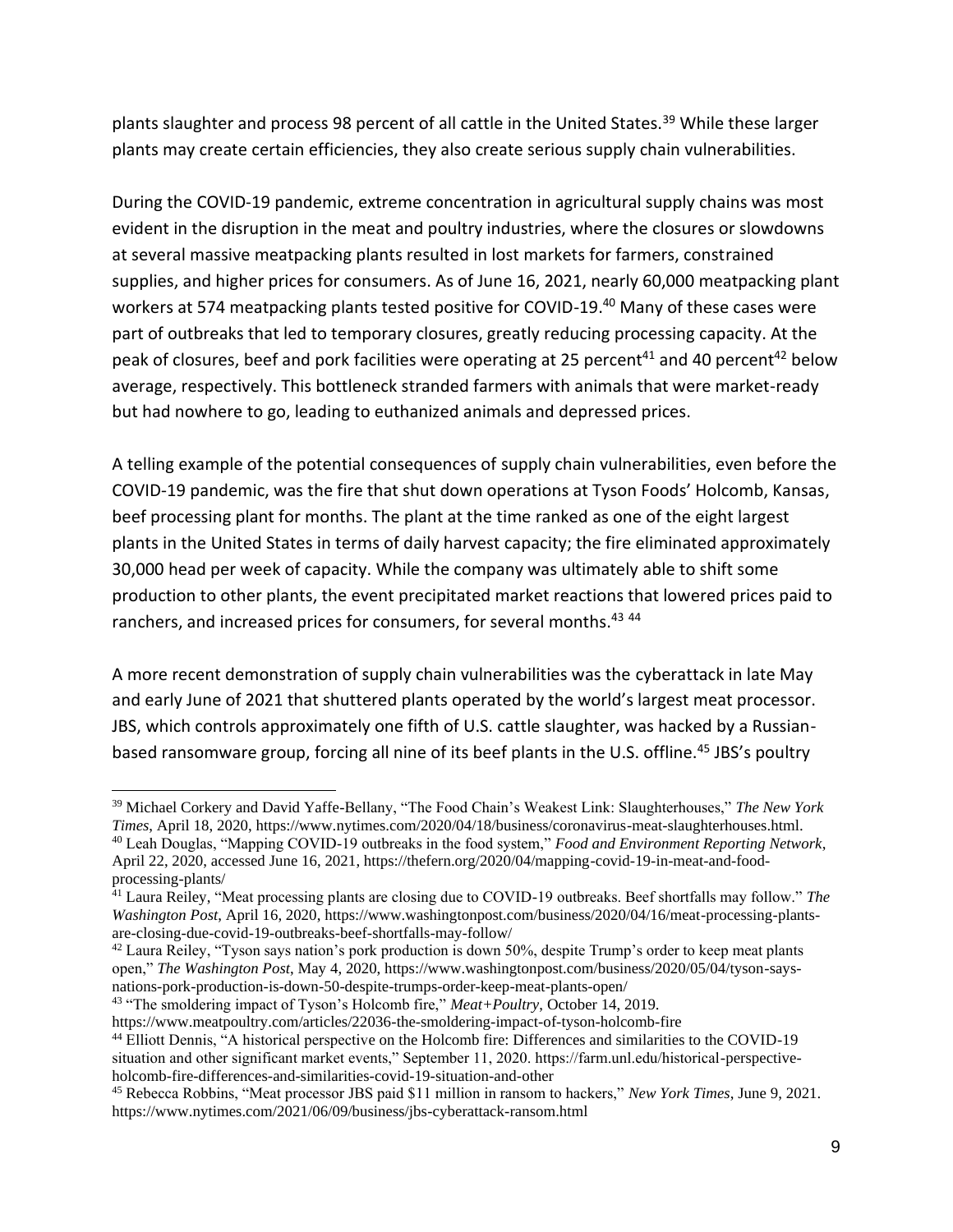and pork plants were disrupted as well.<sup>46</sup> While the long-term effects of this break in the supply chain are yet to be fully felt and understood, market analysts reported anticipating higher consumer prices and backlogs that would negatively impact ranchers.<sup>47</sup>

While many meat processing plants were shuttered or had reduced capacity during the pandemic due to outbreaks among workers, dairy processing was impacted by COVID-19 because unprecedented demand shifts emerged nearly overnight in March 2020. Consumer spending on food away from home plummeted as restaurants and food service facilities were closed, and demand for more traditional at-home dairy products spiked.<sup>48</sup> The relative efficiencies of the dairy supply chain were a liability during these times, and even with extremely high demand for some products there was very little demand for others. Backlogs ensued, and 2.5 percent of all milk produced in the U.S. in April 2020, or about 40.6 million gallons, was dumped. At the same time, in late spring and early summer of 2020, farm prices for milk dipped while retail prices rose.<sup>49</sup>

#### **Reliable, accurate, and robust market information**

Fair and competitive markets rely upon transparency and equitable access to reliable and accurate information. For farmers and ranchers to bargain effectively with packers and integrators, they need true price transparency in the marketplace. For consumers to make informed choices about the food they are buying, labels need to accurately represent the nature of the product. We must address current shortcomings related to price discovery and reporting in the livestock and poultry sectors, as well as inaccurate origin labeling.

#### *Price transparency, discovery, and reporting*

Fed cattle procurement has continued to trend toward formula pricing and other alternative marketing arrangements (AMAs), and away from the cash market. Congress passed the Livestock Mandatory Reporting Act (LMRA) in 1999 in response to concerns about AMAs as well

<sup>46</sup> Julie Creswell, Nicole Perlroth and Noam Scheiber, "Ransomware disrupts meat plants in latest attack on critical U.S. business," *New York Times*, June 1, 2021.

<sup>47</sup> Jacob Bunge, "Meat buyers scramble after cyberattack hobbles JBS," *Wall Street Journal*, June 2, 2021. https://www.wsj.com/articles/meatpacker-jbs-hit-by-cyberattack-affecting-north-american-australian-operations-11622548864

<sup>48</sup> USDA Economic Research Service, "COVID-19 Economic Implications for Agriculture, Food, and Rural America," accessed June 15, 2021. https://www.ers.usda.gov/covid-19/food-and-consumers/

<sup>49</sup> Christopher A. Wolf, Andrew M. Novakovic, and Mark W. Stephenson, "COVID-19 and the U.S. Dairy Supply Chain," *Choices*, Quarter 3. https://www.choicesmagazine.org/choices-magazine/theme-articles/agricultural-marketresponse-to-covid-19/covid-19-and-the-us-dairy-supply-chain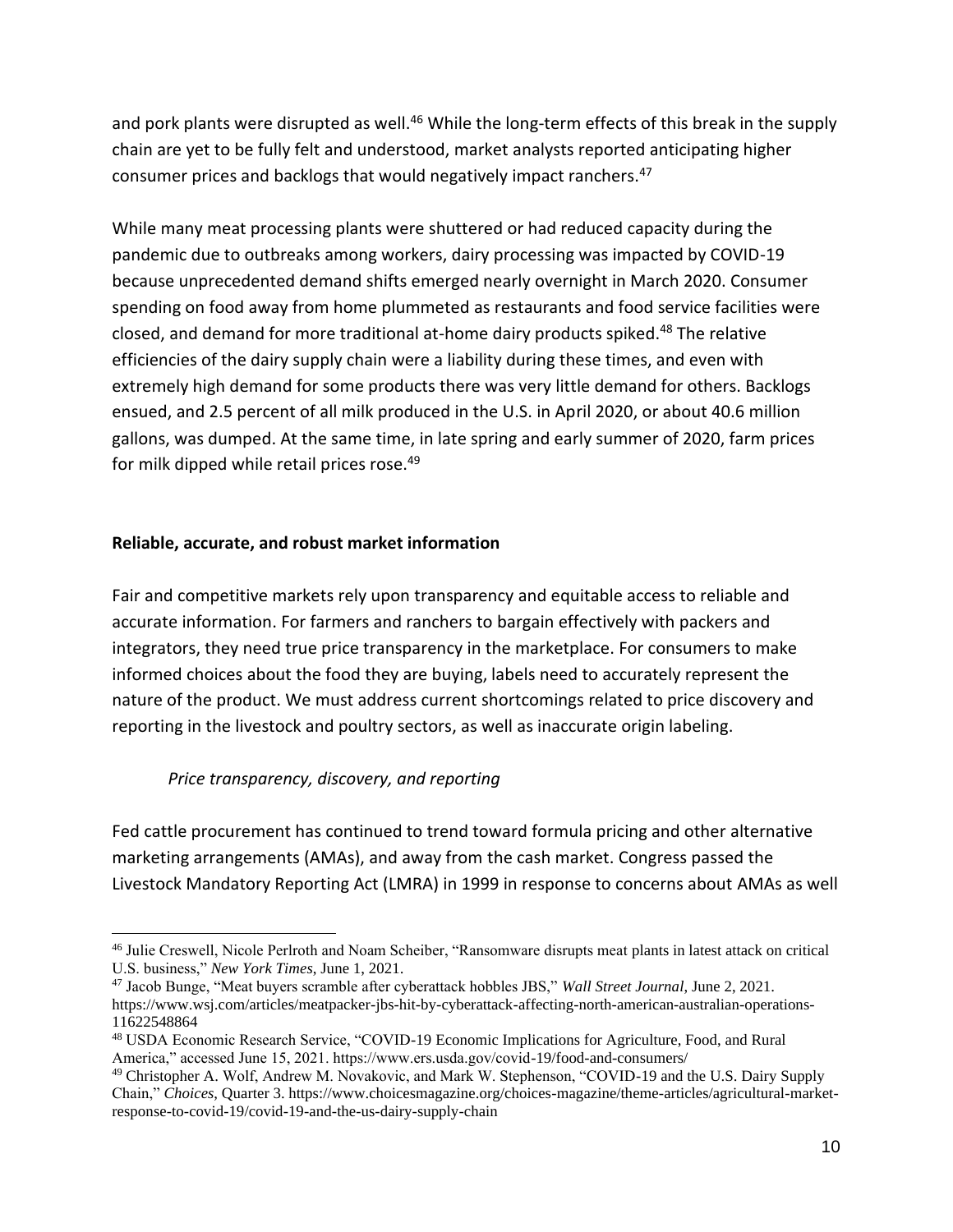as rising concentration in the meat packing industry. LMRA resulted in mandatory price reporting (LMR) of most transactions for livestock, and it has been renewed and amended multiple times.<sup>50</sup> While LMR has been beneficial for price discovery in general, the continued erosion of the cash market for cattle is undermining its benefits. There is also relatively little price transparency in hogs and poultry, where cash markets have dwindled further, or been eliminated altogether.





\*From: USDA, Agricultural Marketing Service (AMS), Packers and Stockyards Division, "Annual Report 2019."

USDA has determined that on a week-to-week basis, higher levels of AMA procurement is associated with lower negotiated cash prices. Ultimately, AMA prices are also negatively impacted, because many packer pricing formulas and contract prices are based on cash markets prices. This trend toward thinner and thinner cash markets is eroding cash and AMA prices alike. 51

It is not surprising that packers prefer AMAs, because they can reduce procurement and transaction costs and allow plants to operate closer to capacity more consistently. AMAs can also help sellers lock in prices, guarantee market access, and reduce transaction costs. Yet, the fact that AMAs are eroding price discovery and depressing cash market prices for fed cattle (and in turn, AMA prices), should be cause for concern. The near elimination of a cash market

<sup>50</sup> Mathews, Brorsen, Hahn, Arnade, and Dohlman, "Mandatory Price Reporting, Market Efficiency, and Price Discovery in Livestock Markets," *USDA, Economic Research Service (ERS)*, LPDM-254-01, September 2015. <sup>51</sup> USDA, Grain Inspection, Packers and Stockyards Administration (GIPSA), "Investigation of Beef Packers' Use of Alternative Marketing Arrangements," July 2014.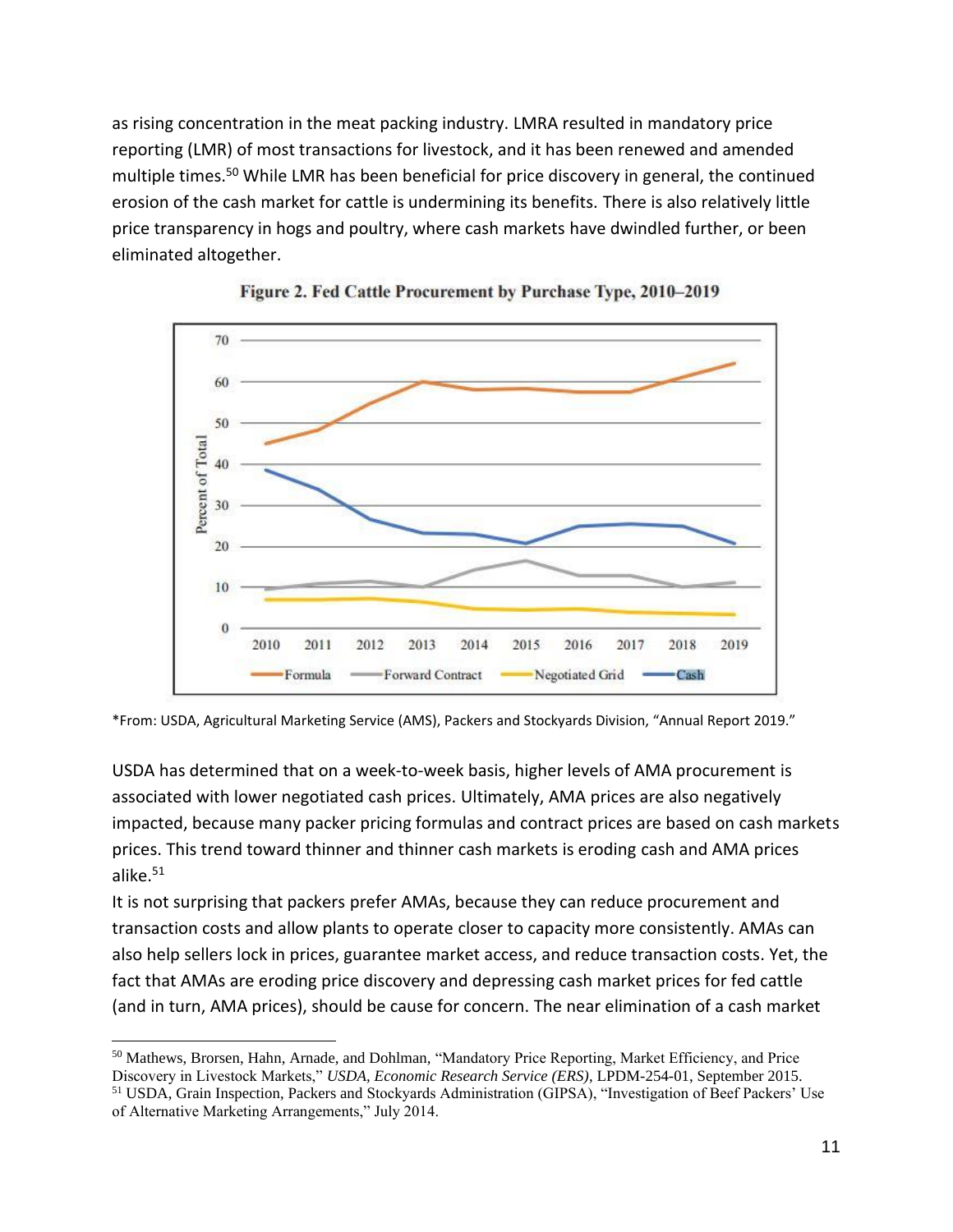for hogs, and the complete elimination of a cash market for poultry – and the negative implications for growers – should also give cattle market participants pause.

#### *Truth In Labeling*

Fair and competitive markets also require product labels that are truthful. A supply chain that contains false or misleading product labels puts domestic producers at a competitive disadvantage while preventing consumers from making fully informed decisions about the products they buy. Farmers and ranchers want to provide consumers with accurate information about the origins of the food they purchase and consume, and federal labeling laws should support farmers in achieving that goal.

Moreover, consumers consistently express a desire to know the origin of their food. A 2017 poll demonstrates that 89 percent of a representative sample of American adults favored requiring retailers to indicate on the package label the country of origin of fresh meat they sell.<sup>52</sup> Furthermore, 88 percent of adults favored requiring food sellers to indicate on the package label the country or countries in which animals were born, raised, and processed.<sup>53</sup> More recently, a survey of a representative sample of American adults showed that 87 percent of American think that beef and pork should have a label listing its country of origin, with fairly consistent support across age groups, party identification, and areas of residence (rural, suburban, and urban).<sup>54</sup>

NFU has been a stalwart proponent of mandatory country-of-origin labeling (COOL) for meat. NFU policy states that mandatory COOL "is a valuable marketing tool for producers, and it allows consumers to know where the meat products they consume are born, raised, slaughtered, and processed."<sup>55</sup> NFU also supports the mandatory COOL rules in effect for other agricultural products, such as dairy, produce, honey, and nuts.

Truthful and accurate voluntary labels are important to producers and helpful for consumers, but voluntary labeling is not a replacement or substitute for mandatory COOL. The misuse of voluntary product label claims, including "Product of USA" and "Made in USA," are highly misleading to consumers and financially injurious to family farmers and ranchers.

<sup>52</sup> Consumer Federation of America. "Large Majority of American Strongly Support Requiring Origin Information on Fresh Meat." July 24, 2017. https://consumerfed.org/press\_release/large-majority-of-americans-strongly-supportrequiring-origin-information-on-fresh-meat/

<sup>53</sup> Ibid.

<sup>&</sup>lt;sup>54</sup> Lake Research Partners. "Results from a National Online Survey Around Rural and Agricultural Issues." Designed by Lake Research Partners, administered by CARAVAN in a national online omnibus survey. Conducted July 20-31, 2020, using a demographically representative sample of Americans 18 years of age or older.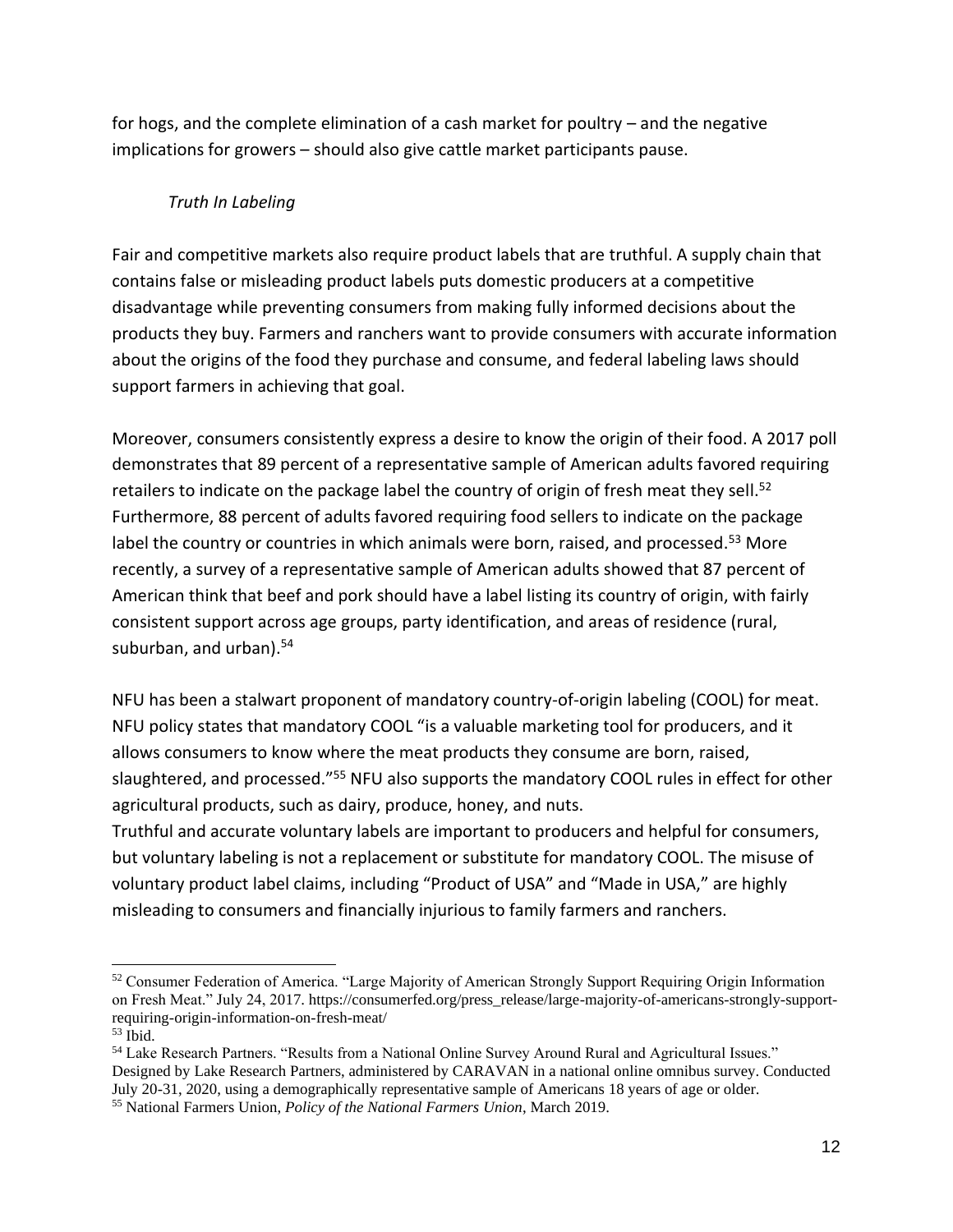Currently, the U.S. Department of Agriculture (USDA) Food Safety and Inspection Service (FSIS) Food Standards and Labeling Policy Book presents standards that do not require a meat product to be born, raised, and slaughtered in the U.S. to be labeled "Product of USA."<sup>56</sup> The standard allows imported animals that are processed in the U.S. at USDA-inspected slaughter facilities to be labeled as "Product of USA." Due to the significant number of cattle imported from Canada and Mexico, many beef products of foreign origin are being represented with some variation of a "Made in USA" claim.

In response to a petition submitted by U.S. Cattlemen's Association in October 2019, FSIS stated that:

*"Permitting imported meat products that are further processed in a federally-inspected establishment to be labeled 'Product of USA' may be misleading to consumers and may not meet consumer expectations of what 'Product of USA' signifies. FSIS also agrees that to address these issues, the Agency needs to establish clear parameters that prescribe which meat product may voluntarily be labeled with U.S. origin statements, such as 'Product of USA' or 'Made in USA.'"<sup>57</sup>*

Thus, the standard used by USDA-FSIS to regulate the labeling of meat products is insufficient.

#### **The effects of corporate consolidation and inadequate competition on rural communities**

High levels of concentration and the buyer power wielded by relatively few market intermediaries put farmers operating on relatively thin profit margins, and in turn, the communities that they support, at risk. Agriculture continues to play an essential role in many rural areas; 1 in 5 rural counties are economically dependent on farming.<sup>58</sup> Thus, market intermediaries with even modest market power can capture market surplus for themselves, paying farmers below a competitive level, and preventing those benefits from flowing to rural communities.

<sup>56</sup> USDA-FSIS, Office of Policy, Program and Employee Development. *Food Standards and Labeling Policy Book*. August 2005. https://www.fsis.usda.gov/wps/wcm/connect/7c48be3e-e516-4ccf-a2d5-b95a128f04ae/Labeling-Policy-Book.pdf?MOD=AJPERES

<sup>57</sup> USDA-FSIS Final Response to Petition. March 26, 2020. https://www.fsis.usda.gov/wps/wcm/connect/dba58453 e931-4c1d-9b4e-fb36417049ce/19-05-fsis-final-response-032620.pdf?MOD=AJPERES

<sup>58</sup> USDA Economic Research Service (ERS), "Rural economies depend on different industries," updated October 9, 2018. https://www.ers.usda.gov/data-products/chart-gallery/gallery/chart-detail/?chartId=58290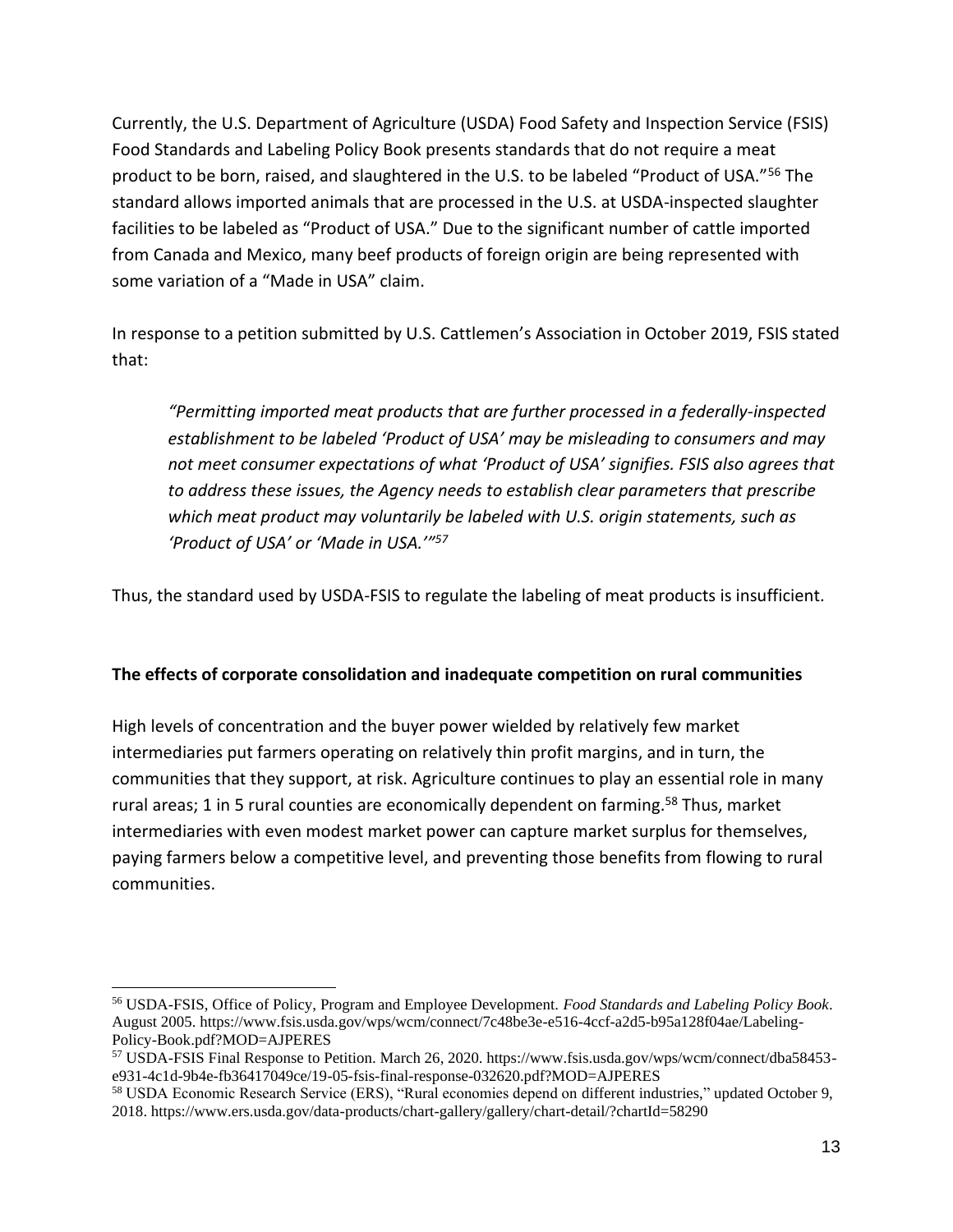Unchecked consolidation and corporate power have other important, yet less tangible effects on farmers and rural communities. For example, farmers have less choice and autonomy in a consolidated agricultural system, and this may force farmers to make decisions they would otherwise reject for various reasons. Constrained choices and lack of options also reduce bargaining power.<sup>59</sup> Furthermore, there is widespread acknowledgment that a more consolidated farm and food system has had detrimental effects on communities, including population decline and increasing income inequality.<sup>60</sup>

#### **Solutions: Promoting competition in America's food supply chain**

In May 2021, NFU joined five other organizations<sup>61</sup> representing cattle producers to discuss challenges involved in the marketing of finished cattle, and to build consensus about how to ensure financial sustainability for cattle feeders and cow-calf producers.<sup>62</sup> This meeting reflected the fact that the power of the packers has grown too large, there is insufficient price discovery in the marketplace, and options for slaughter and processing of fed cattle are constrained. It also reflects the pressing need to act now to ensure our farmers and ranchers can participate in fair, open, and competitive markets.

Thankfully, the Biden administration has heard the clarion call for greater competition in agriculture, and many other sectors of the economy. On July 9, 2021, President Biden issued Executive Order 14036 on "Promoting Competition in the American Economy" which calls upon more than a dozen federal agencies to institute reforms, promulgate rulemakings, and conduct oversight, to address rising corporate consolidation in America.<sup>63</sup> Many of the directives in the executive order specifically address competition issues in agriculture and rural economies,

industrialization of agriculture impacts farming and farmer behavior. Journal of Agricultural and Environmental Ethics, 18(3), 269–291; and Hendrickson, M. K., and James, H. S. 2016. Power, Fairness and Constrained Choice in Agricultural Markets: A Synthesizing Framework. Journal of Agricultural and Environmental Ethics, 29(6), 945–967. https://doi.org/10.1007/s10806-016-9641-8

<sup>59</sup> Hendrickson, M. K., and James, H. S. 2005. The ethics of constrained choice: How the

<sup>60</sup> Lobao, L., and C.W. Stofferahn. 2007. "The community effects of industrialized farming: Social science research and challenges to corporate farming laws." Agriculture and Human Values 25(2):219–240.

https://doi.org/10.1007/s10460-007-9107-8; and 1 Gibson, Jane W. and Benjamin J. Gray. 2019. "The Price of Success: Population Decline and Community Transformation in Western Kansas." Pp. 325–62 in In Defense of Farmers: The Future of Agriculture in the Shadow of Corporate Power, edited by J. W. Gibson and S. E. Alexander. Lincoln, NE: University of Nebraska Press

<sup>61</sup> American Farm Bureau Federation, Livestock Marketing Association, National Cattlemen's Beef Association, R-CALF USA, and the United States Cattlemen's Association.

<sup>62</sup> National Farmers Union, "National Farmers Union and Group of Cattle Producer Organizations Hold Historic Talks to Address Problems in Marketplace," May 17, 20201. https://nfu.org/2021/05/17/national-farmers-union-andgroup-of-cattle-producer-organizations-hold-historic-talks-to-address-problems-in-marketplace/

 $63$  See https://www.federalregister.gov/documents/2021/07/14/2021-15069/promoting-competition-in-the-americaneconomy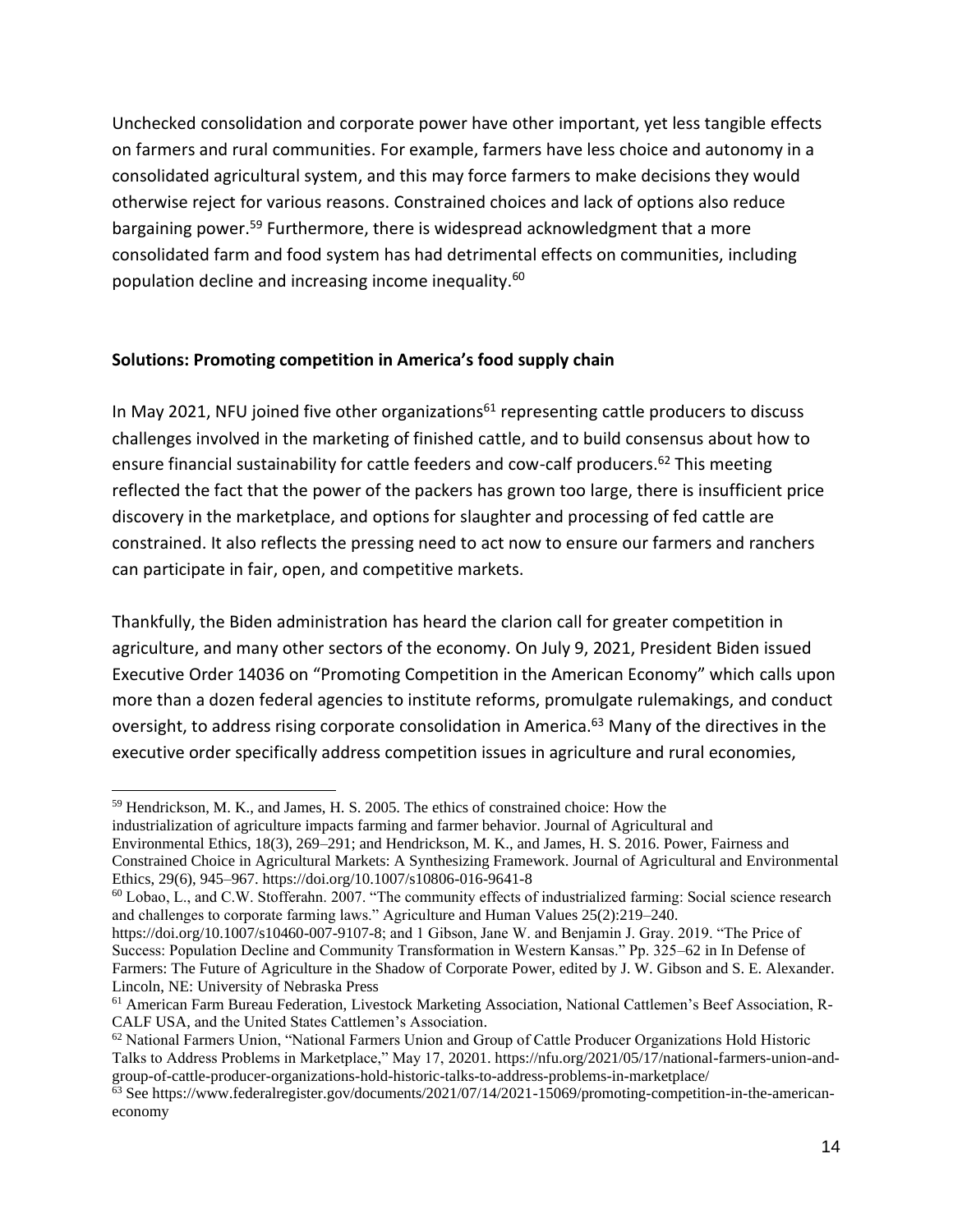including the livestock sector. Of course, many members of Congress are taking a hard look at these issues too, as reflected in this hearing.

To build a food supply chain that is resilient and a marketplace that works for family farmers and ranchers, several steps must be taken. It is finally time to revitalize the PSA by promulgating rules that make the law enforceable and that ensures specific protections for producers. Furthermore, all market participants must be able to access accurate, reliable, and timely information through price reporting and labeling. It is essential that there is robust and strategic investment in local and regional marketing and processing options for livestock and other agricultural products as well. And finally, significantly more vigorous antitrust enforcement is needed, especially greater scrutiny of buyer power.

## *Packers and Stockyards Act (PSA) reform*

The Packers and Stockyards Act of 1921 (PSA) is a law meant to assure fair competition, safeguard farmers and ranchers, and protect consumers, from unfair, deceptive, and unjustly discriminatory and monopolistic practices of the meat and poultry industries. Unfortunately, the PSA has been underenforced, $64$  and Congressional action to strengthen the law, such as through the 2008 Farm Bill, has yet to come to fruition. The PSA must be bolstered and vigorously enforced.

NFU is heartened that President Biden's executive order on competition both reaffirms the government's commitment to the principles that led to the passage of the PSA and specifically mentions the need for the Secretary of Agriculture to initiative rulemakings under the PSA "to address the unfair treatment of farmers and improve conditions of competition in markets for their products."<sup>65</sup> Furthermore, USDA has signaled that it will take action to strengthen the PSA.<sup>66</sup>

USDA should establish and clearly state through the rulemaking process that it is not necessary to show a competitive injury broadly to find an action of a packer, swine contractor, or live poultry dealer to be unlawful under the PSA. As USDA has repeatedly argued in court cases, the unambiguous language of section 202(a) and (b) of the PSA does not require any proof of an adverse effect on competition or of restraint of commerce or trade. The legislative history of

<sup>64</sup> United States Government Accountability Office (GAO), Testimony before the Committee on Agriculture, Nutrition, and Forestry, United States Senate, "Packers and Stockyards Programs: Continuing Problems with GIPSA Investigations of Competitive Practices," March 9, 2006. https://www.gao.gov/assets/gao-06-532t.pdf <sup>65</sup> Executive order 14036 of July 9, 2021, "Promoting Competition in the American Economy," Federal Register

Vol. 86, No. 132, July 14, 2021.

<sup>66</sup> "USDA to Begin Work to Strengthen Enforcement of the Packers and Stockyards Act," *USDA*, June 11, 2021. https://www.usda.gov/media/press-releases/2021/06/11/usda-begin-work-strengthen-enforcement-packers-andstockyards-act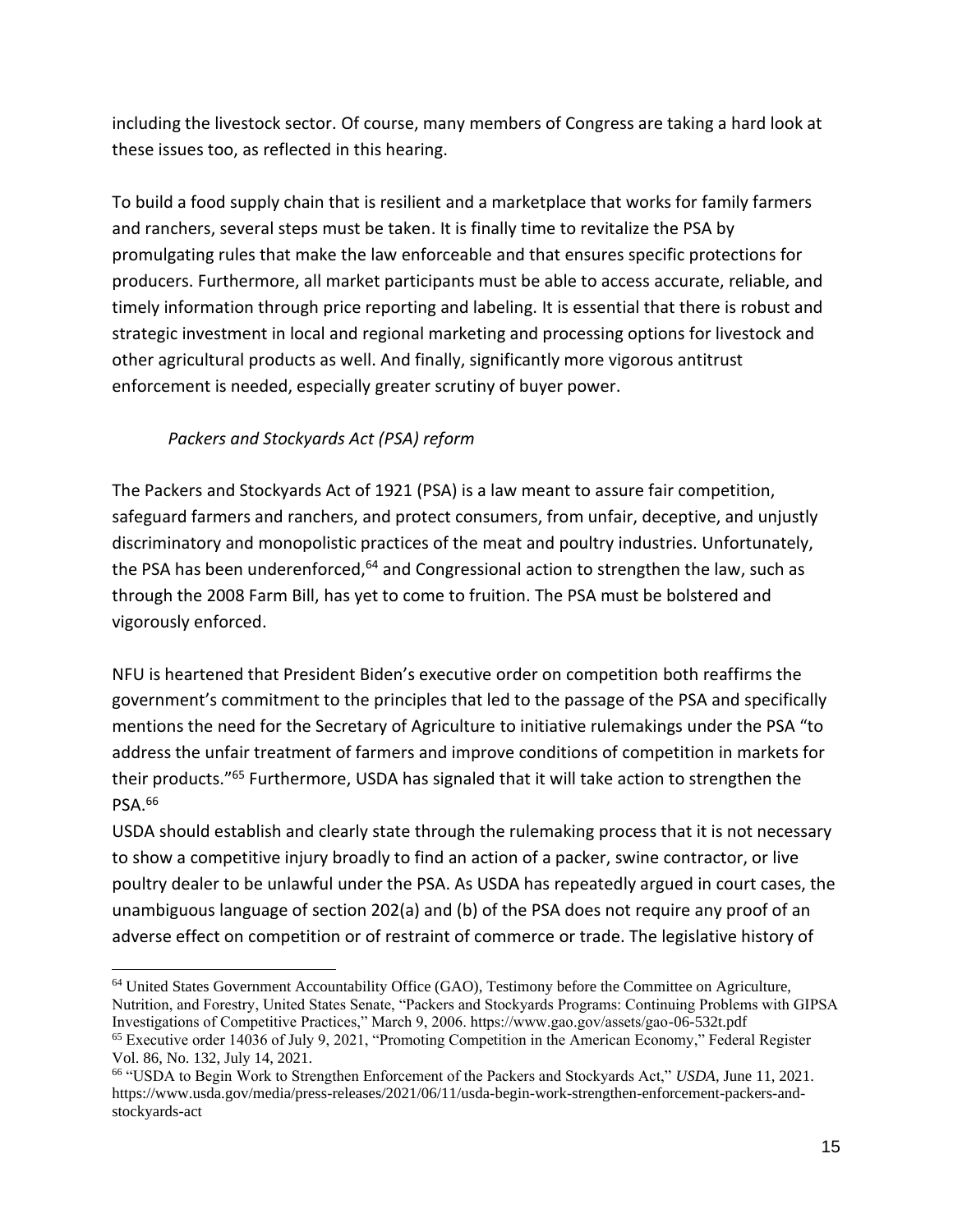the PSA shows that Congress intended to prohibit actions that give undue and unreasonable preferences without regard to whether they restrain trade, create a monopoly or control prices.

Additionally, USDA should revisit the final rule with respect to "undue or unreasonable preference or advantage," which failed to provide meaningful protections for producers, instead enshrining unfair, anti-competitive behavior already employed by the industry. Specifically, USDA should clarify that a "reasonable business decision" cannot justify an undue preference or advantage.

More generally, the update to the PSA should provide greater clarity about what practices in the meat and poultry industries constitute unfair, unjustly discriminatory, or deceptive practices, and thus violate the PSA. Especially close attention should be paid to prohibiting unfair practices regarding grower ranking systems or "tournaments." PSA rulemaking should also institute anti-retaliation protections that help ensure farmers' right to association and so that farmers can speak up about unfair treatment without fear of retribution.

Lastly, updated rules are unhelpful if they are not vigorously enforced. Consideration should be given to ensuring USDA has the resources it needs, both in terms of personnel and otherwise, to enforce the PSA, and collaborate with the DOJ and the Federal Trade Commission as appropriate.

#### *Improving price discovery and ensuring fair and accurate market information*

Problems with price discovery in cattle markets and the erosion of prices due to the ascension of AMAs should be addressed, in part, by establishing a minimum level of cash transactions in the marketplace. Since AMAs are known to erode cash prices, and since base prices for AMAs are themselves typically based on the cash market, a too thinly traded cash market will result in producer prices that are lower than they otherwise would be with a more robust cash market. Additionally, a thinly traded cash market is more susceptible to manipulation.

Furthermore, USDA should establish a cattle contract library, which would constitute a collection of marketing contracts between packers and producers. This library would help producers have greater knowledge of the different contract provisions that exist, so that producers can negotiate more favorable terms. Another concern in market openness is how a lack of consistency has reduced the effectiveness of LMR due to the withholding of information because of confidentiality concerns. These issues must be addressed for LMR to be an important price discovery tool for producers.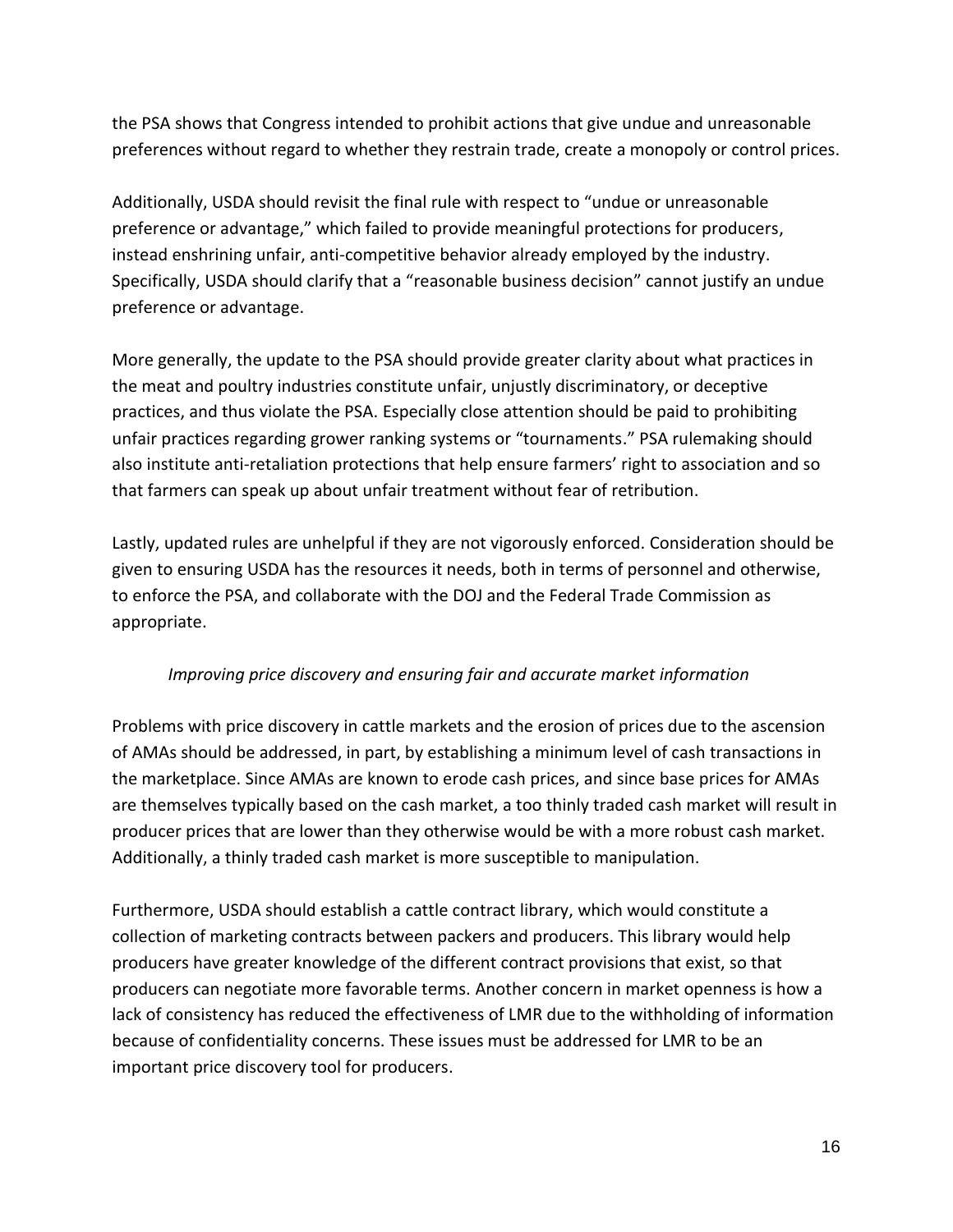Finally, truthful product labels are also essential to promoting fair competition in the marketplace. The need for mandatory country-of-origin labeling (COOL) remains. The misuse of existing voluntary product label claims, including "Product of USA" is a significant problem, because it misleads consumers and makes it difficult for farmers and ranchers to fairly distinguish the origin of their products in the marketplace. Thankfully, USDA has announced it plans to review the current "Product of USA" label, and the FTC recently took steps to enhance its enforcement of the "Made in USA" standard more broadly. We urge USDA to act quickly to address these misleading labels.

#### *Facilitating competition and more diverse market opportunities*

The COVID-19 pandemic highlighted how large, seemingly efficient systems of production can falter when there are shocks to those systems. Local and regional food systems also faced disruptions but were often better positioned to adapt rapidly to new conditions and protect against shocks, given their shorter supply chains and more direct connection to consumers.<sup>67</sup> Thus, there is a need to strengthen local and regional food systems, which can also help promote greater competition in farm and food supply chains.

Local and regional food systems have grown tremendously in recent decades. Nationally, between 1992 and 2007, direct-to-consumer sales of unprocessed products approximately doubled from \$706 million to \$1.4 billion (in 2017 dollars).<sup>68</sup> The number of farmers' markets in the United States grew from fewer than 2,000 in 1994 to more than 8,600 registered in the USDA Farmers' Market Directory today.<sup>69</sup> This growth can be attributed to many factors, including federal investment and support for local and regional food systems, and growing consumer interest in the source of their food.

Despite the positive trends in local and regional food systems, a major gap remains: a lack of local and regional meat and poultry processing infrastructure. Many farmers are forced to schedule access to slaughter facilities years in advance and have no choice but to transport their livestock hundreds of miles to the nearest facility. The rise in massive slaughter and processing facilities and decline in smaller-scale facilities makes our food system more vulnerable to disruptions that can and have occurred at a small number of facilities. Farmers

<sup>67</sup> Dawn Thilmany, Elizabeth Canales, Sarah A. Low, and Kathryn Boys, "Local Food Supply Chain Dynamics and Resilience during COVID-19," *Applied Economic Perspectives and Policy*, October 26, 2020. https://onlinelibrary.wiley.com/doi/10.1002/aepp.13121

<sup>68</sup> Jeffrey K. O'Hara and Matthew C. Benson. "Where have all the direct-marketing farms gone? Patters revealed from the 2017 Census of Agriculture." *Journal of Agriculture, Food Systems, and Community Development*. August 23, 2019.

<sup>69</sup> Farmers Market Coalition. https://farmersmarketcoalition.org/education/qanda/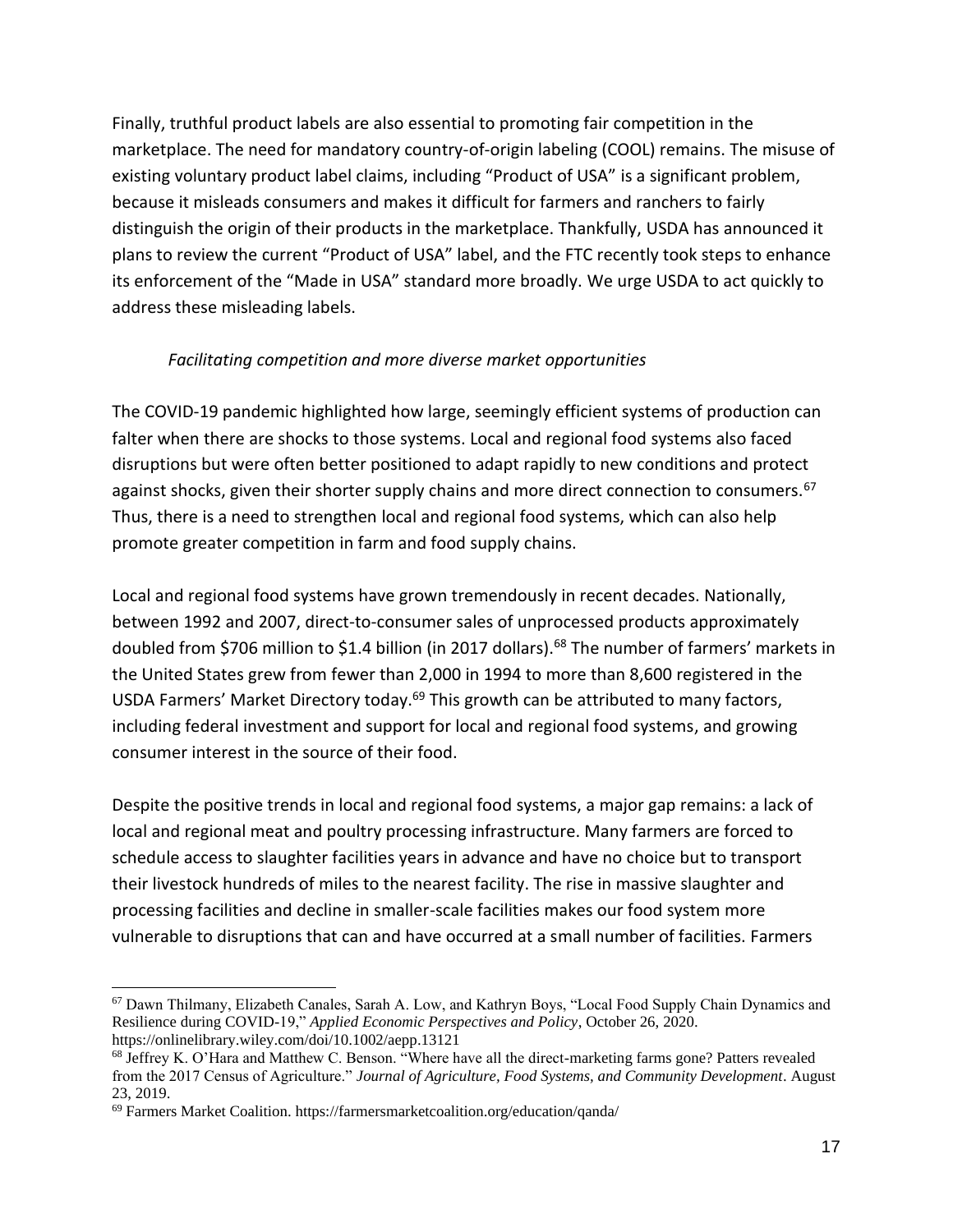Union members and state divisions have led campaigns to help achieve greater access to state and local funds to foster new marketing options for family farmers and ranchers. <sup>70</sup>

Thankfully, action is being taken on this front. Recently, USDA announced an investment of more than \$150 million to help existing small and very small processing facilities weather the challenges they have faced because of the COVID-19 pandemic as well as expand capacity.<sup>71</sup> USDA also announced its intention to invest \$500 million in American Rescue Plan funds to expand meat and poultry processing capacity.

USDA should continue its work to develop detailed guidance to help new or existing small meat and poultry slaughter and/or processing establishments comply with regulations, and to evaluate how current regulations or fees may create unnecessary barriers for those facilities that may seek federal inspection. Investment of financial and technical resources to expand meat processing training programs is sorely needed, and USDA should prioritize this in future efforts. The department should also facilitate the development of mobile slaughter units that can fill gaps in slaughter where appropriate. When offering financial assistance to the development of new processing facilities, particular emphasis ought to be placed on produceror worker-owned cooperative business structures. Finally, USDA should ensure it is setting up new or expanded plants for success, including by taking steps to prevent the use of predatory practices by dominant market participants.

### *Reinvigorated antitrust enforcement*

There is increasing recognition that concentrated economic power has reached dangerous levels in many sectors of the American economy and that corporate consolidation is a threat to democracy itself. Agriculture is one of those sectors that has seen enormous levels of consolidation, as outlined earlier in this testimony. In addition to buttressing the PSA, ensuring more transparency in markets, and promoting competition and new market opportunities, federal regulators must vigorously enforce existing antitrust laws, including looking back at the potential anticompetitive effects of many consummated mergers and acquisitions in agriculture.

<sup>70</sup> https://www.wisconsinfarmersunion.com/processing

 $71$  Approximately \$55 million is dedicated to the new Meat and Poultry Inspection Readiness Grant (MPIRG) program and includes the Planning for a Federal Grant of Inspection (PFGI) project for processing facilities currently in operation and working toward Federal inspection, as well as the Cooperative Interstate Shipment (CIS) Compliance project for processing facilities located in states with a Food Safety and Inspection Service (FSIS) CIS program. Another \$100 million is dedicated to helping small and very small processing facilities deal with overtime inspection fees incurred due to increased slaughter and processing demand during the COVID-19 pandemic. More here: https://www.usda.gov/media/press-releases/2021/06/21/usda-invests-552-million-grants-increase-capacityand-expand-access.